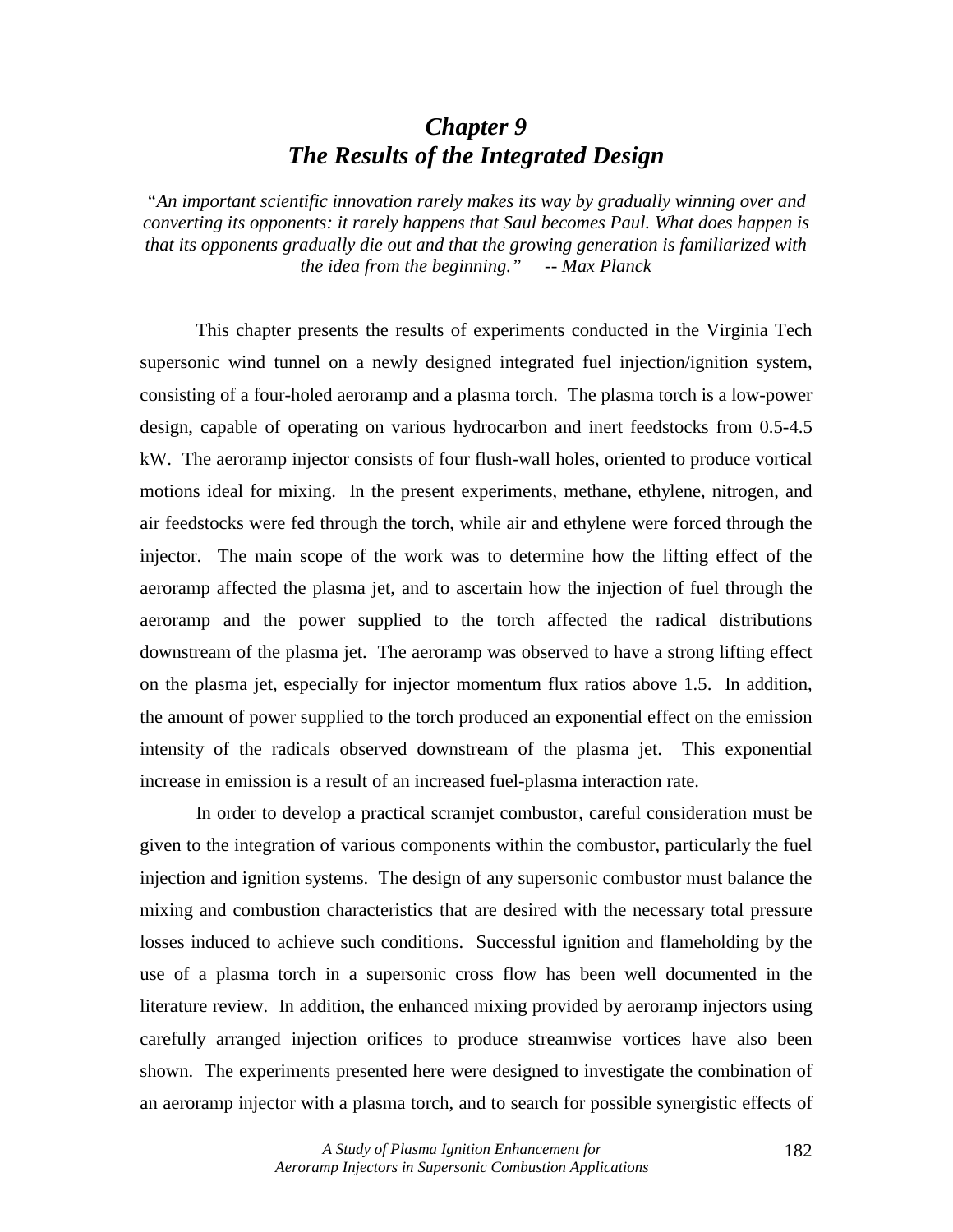the combination. The design and development of the aeroramp is reported by Jacobsen (2001), while the plasma torch design is presented in Chapter 2. In addition, Jacobsen reports on investigations of the torch placement relative to the fuel injector, which is not covered here. The goals of the research were to discover the extent to which the aeroramp provided a lifting effect to the plasma jet, and determine the trends associated with the emission intensity of downstream through changes in the torch power and injector fuel flowrate. Methane, ethylene, nitrogen, and air were used as torch feedstocks to determine the effects of using excited hydrocarbon, nitrogen, and oxygen species to interact with the ethylene fed through the injector. In preliminary experiments, air was fed through the injector in place of ethylene to study the lifting effect of the aeroramp. Further experiments with the integrated design fed ethylene through the injector to determine how the injector fuel flowrate and torch power affected the amount of fuelplasma interaction.

 To evaluate the performance of a particular test configuration, spectrographic methods, filtered photography, and total temperature sampling were used. These methods were designed to support one another in creating a clearer overall picture of the phenomena associated with such a device. Filtered photography was used to look at the local phenomena surrounding the jet, whereas spectrographic methods were used to measure the distribution of species just downstream of the jet. Total temperature measurements provided a far-downstream look at how the thermal energy from the torch was mixed into the aeroramp plumes.

Spectrographic evaluation was made through the use of a CCD-spectrometer and positioning devices, so that the radical distributions downstream of the torch could be mapped while the torch was in operation. One difficulty associated with the spectrographic measurements occurred when ethylene was fed through the injector and methane was fed through the torch. Under these circumstances it was difficult, if not impossible, to determine which emitting hydrocarbon species were associated with which source. In addition, spectral measurements of the plasma and downstream regions showed little evidence of the OH radical, indicating that only a small fraction of fuel was undergoing combustion. Therefore, noting these difficulties, the emission observed for the methane-ethylene experiments will be reported as a result of the combined effect of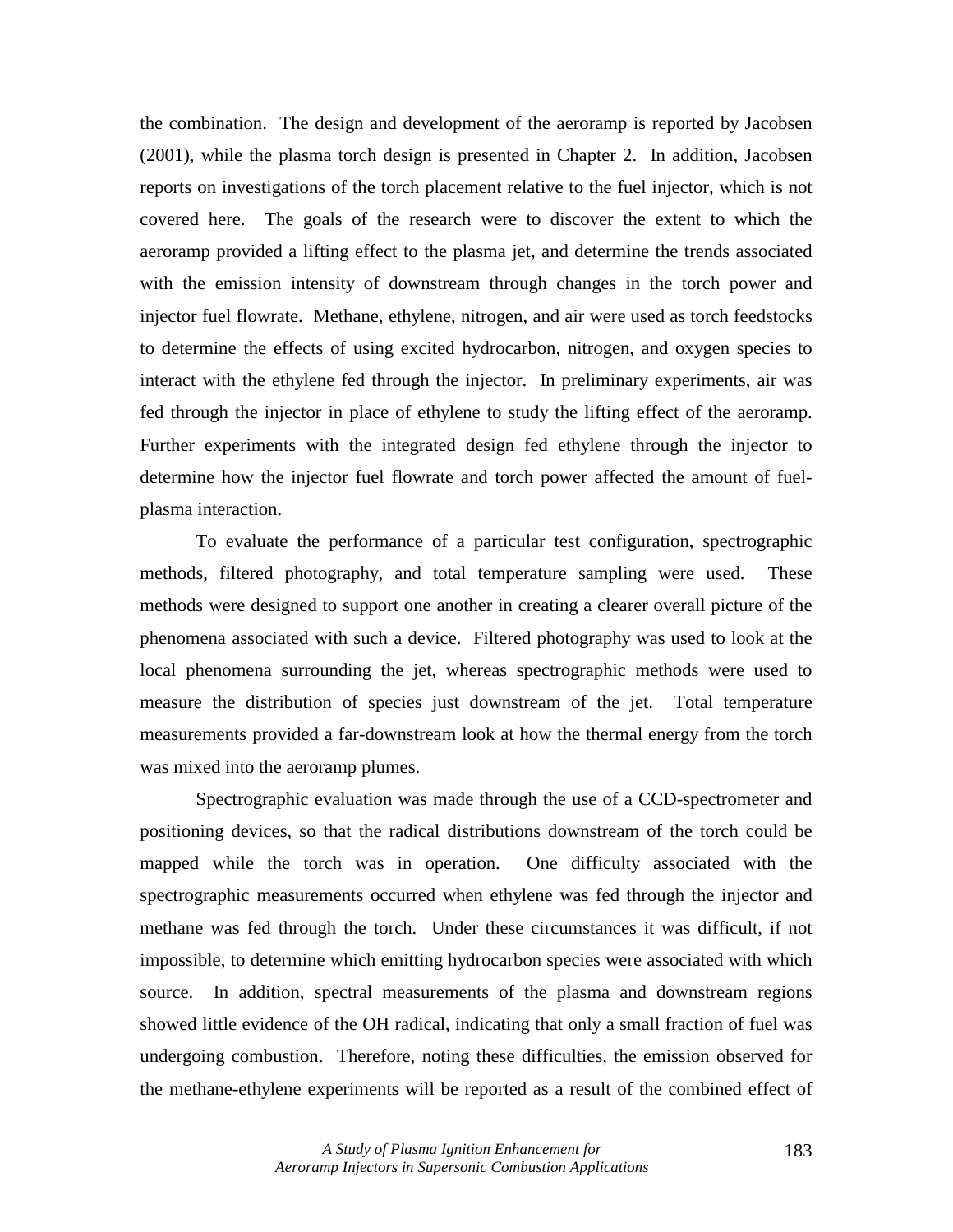fuel dissociation, any type of chemical reaction occurring between the plasma and fuel, and combustion, however limited its contribution might be.

To study the lifting effect of the aeroramp injector, air, rather than fuel, was fed through the injector so that the radicals produced by the methane plasma torch could be easily tracked without the injector acting as a second hydrocarbon source as described above. Studies of the lifting effect created by the aeroramp showed that the aeroramp had a profound effect on the penetration height of the plasma jet, particularly for injector momentum flux ratios above 1.5. Conversely, the power of the torch was observed to have very little effect on the penetration height of the plasma jet, except for powers above 3000 W where the plasma jet experiences a slight increase in penetration height. Spectrographic evaluation of the radical distributions downstream of the plasma jet showed that increasing torch power had an exponential effect on the emission intensity of plasma-fuel products, regardless of the amount of fuel fed through the injector. In addition, due to the unheated tunnel conditions, increasing the fuel flowrate through the injector was observed to decrease the emission intensity. This was attributed to the fuel acting as a heat sink. Experiments in a combustion facility are necessary to ascertain the ignition limits associated with such conditions.

## **9.1: Experimental Setup**

The experiments to study the integrated design were conducted in an unheated supersonic wind tunnel, using a Mach 2.4 nozzle  $(T_t = 300 \text{ K}, P_t = 379 \text{ kPa})$ . An illustration of the plane where spectral measurements were made is shown in Figure 9.1a, along with a schematic of the relative location of the equipment in Figure 9.1b. Only ethylene was fed through the fuel injector, except for some preliminary experiments to ascertain the lifting effect of the aeroramp on the plasma jet where air was substituted. The torch feedstocks were methane, ethylene, nitrogen, and air, with heavy emphasis on the methane and nitrogen experiments. Regardless of the feedstock or arc gap being used, the torch chamber pressure was maintained at 345 kPa so that the results of one set of tests would be more comparable to another set.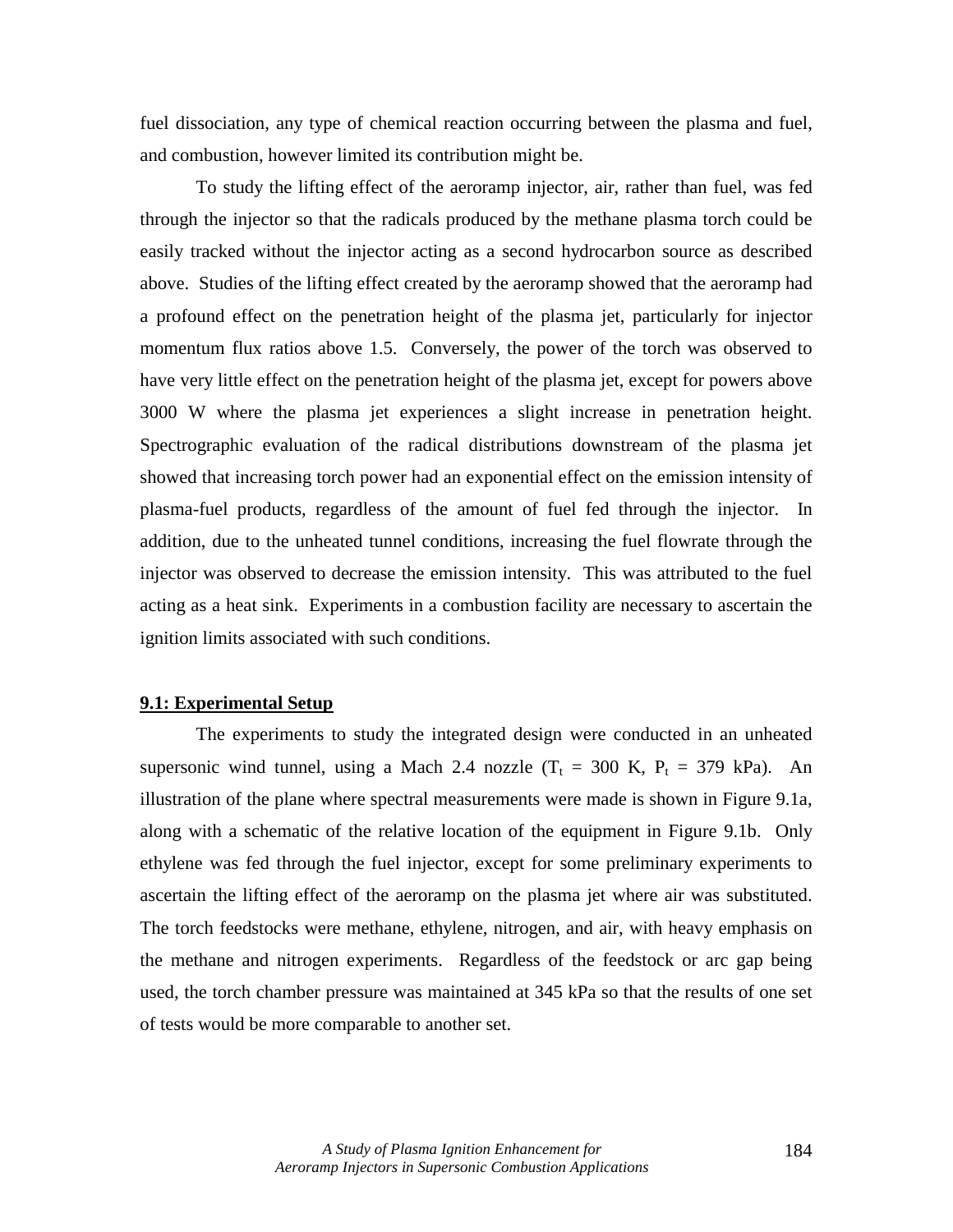

Figure 9.1: The Experimental Setup

Evaluation of the performance of the design was based on spectrographic measurements, total temperature measurements, and high-speed and filtered photography. Positioning stages were used to move the spectrometer line of sight so that a number of spectral samples of different spatial locations could be taken during a single run. These samples were primarily taken of the region 1 cm downstream of the torch exit, although other spatial locations were studied as well. In addition, the spectrometer line of sight was 10° off the normal direction, so that positions farther downstream could be observed through the small fused silica window. Further details of the setup for these experiments are included in Chapter 2.

## **9.2: Results and Discussion**

 The addition of an upstream aeroramp injector had a strong effect on the penetration distance of the plasma jet, particularly for higher momentum flux ratios. Figure 9.2 shows two black and white high-speed photographs taken of a nitrogen plasma jet (flow is from left to right) with air being fed through the upstream injector. This test was performed to determine the effects of injector momentum flux ratio on the penetration height of the plasma torch. For the photograph in Figure 9.2a, the air through the aeroramp injector was shut off to create a baseline condition from which to evaluate the lifting effect of the aeroramp. The plasma jet in the photograph is very bright and concentrated, with little penetration into the freestream. Increasing the mass flow rate of air through the injector caused the penetration height to increase, as shown in Figure 9.2b for an injector momentum flux ratio of 3.67. The increased penetration height is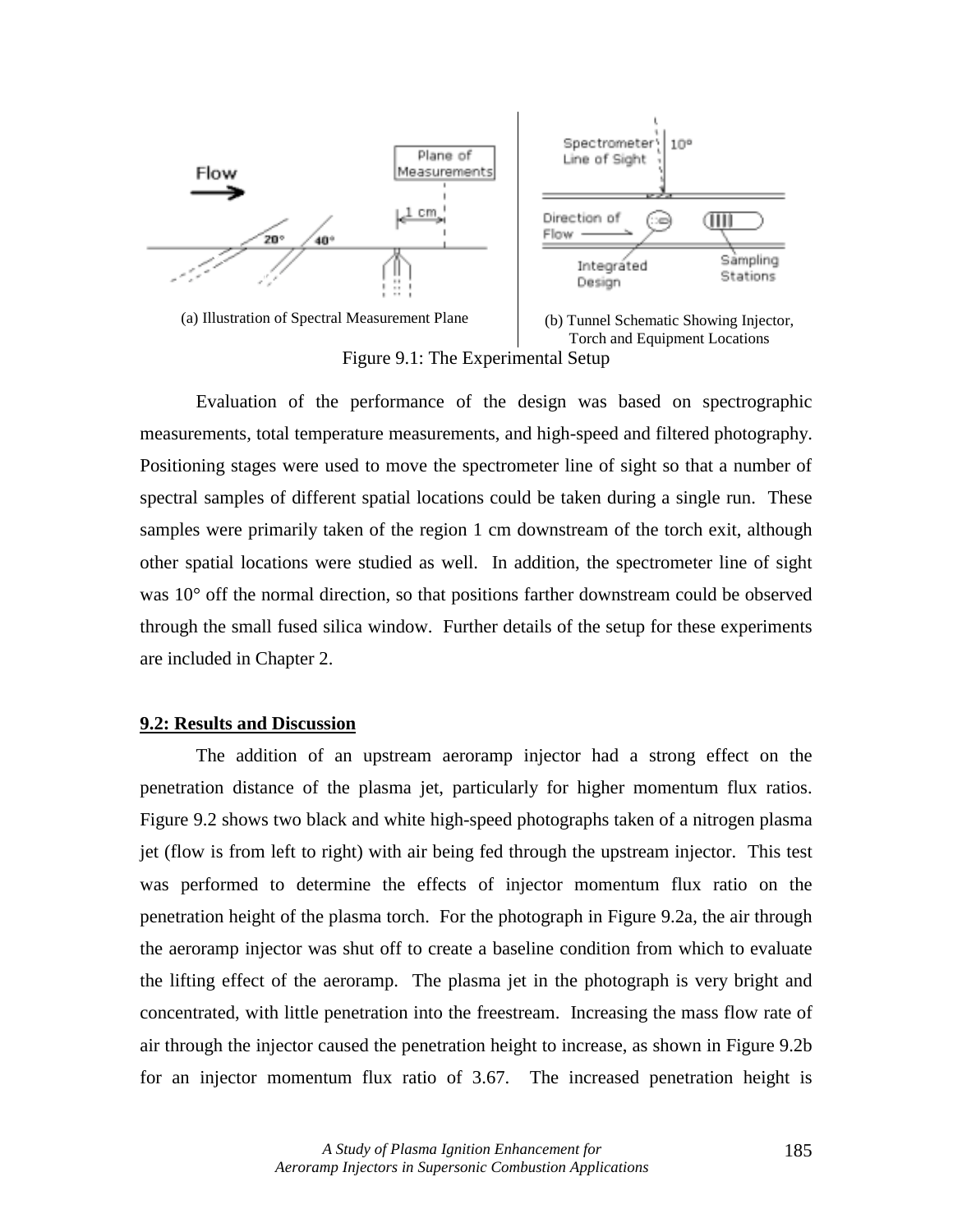attributed to the protective barrier provided by the aeroramp, and also the lifting effect induced by the counter-rotating vortices.





(a)  $P_f=900 \text{ W } q_f=1.35, q_{inj}=0.00$  (b)  $P_f=770 \text{ W}, q_f=1.31 q_{inj}=3.67$ Figure 9.2: The Lifting Effect of an Upstream Aeroramp (scale: 5.1 cm x 2.8 cm)

 The lifting experiments performed with nitrogen were repeated with methane, producing much the same results. Figure 9.3 shows several 35-mm photographs taken of the methane plasma jet, one without a filter and two with special filters to observe the qualitative distribution of CH and H radicals within the jet. Noteworthy among these photographs is the presence of a secondary jet structure, particularly evident in the CH photograph shown in Figure 9.3b. The hot jet core is clearly observed, with a secondary structure along the tunnel floor appearing to be trapped in the shear layer. This secondary jet was observed only rarely, and almost never as bright as in Figure 9.3b.



Figure 9.3: Filtered Photographs Showing the Effect of Aeroramp Lifting on Plasma Species (P<sub>t</sub>=2500 W, q<sub>t</sub>=1.17, q<sub>inj</sub>=3.00)

## **9.2.1: Methane-Ethylene Experiments**

 For experiments where ethylene was fed through the injector, and methane through the torch, a preliminary spectrographic analysis of the downstream products was necessary to identify the radicals present in the region of interest (i.e. 1 cm downstream of the plasma jet). The spectrogram in Figure 9.4 shows that only H, C, and  $C_2$  radiate with any appreciable intensity in this region. Atomic hydrogen lines are common in most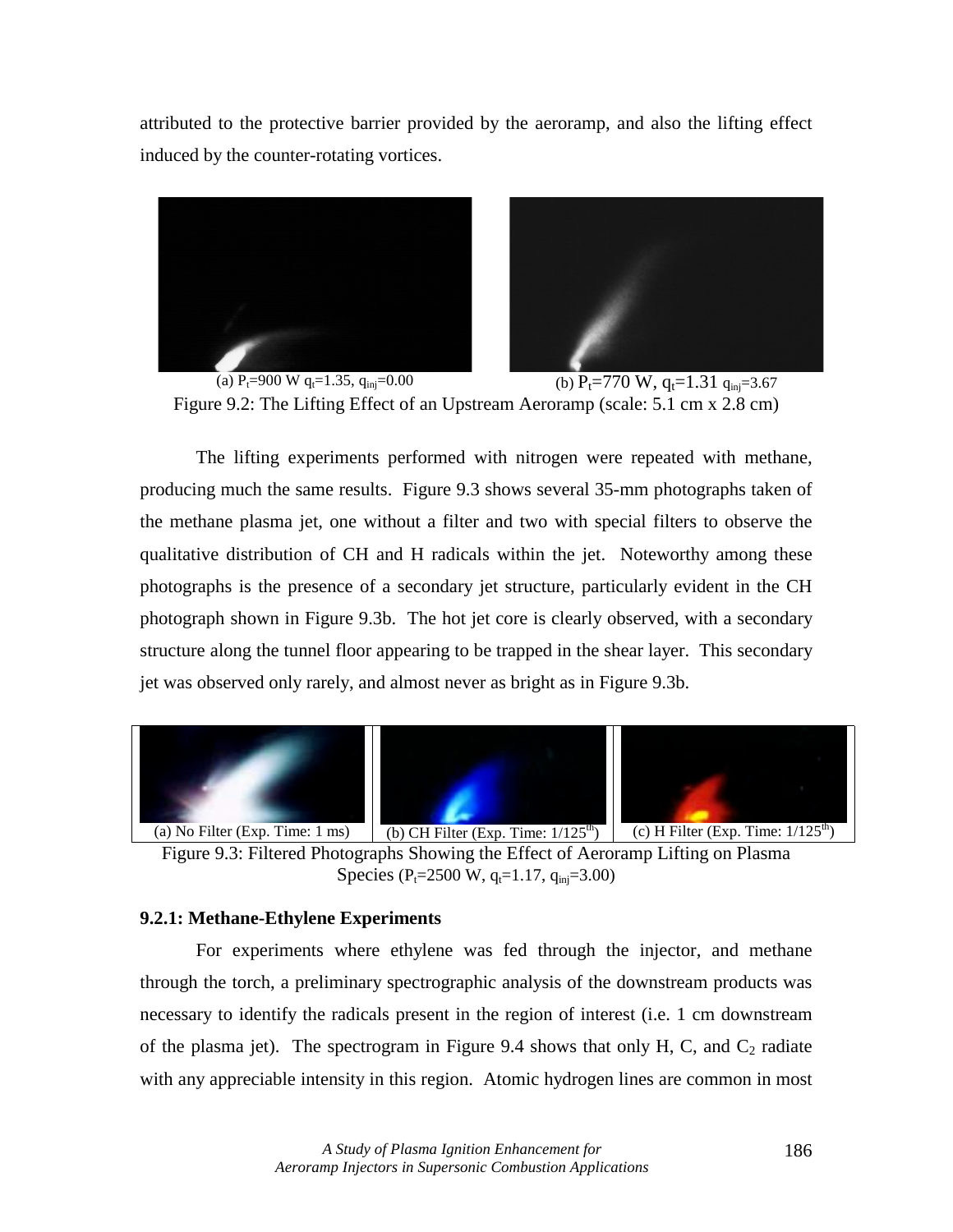hydrocarbon flames, but the presence of atomic carbon could be indicative of plasma, although this specie appears readily in hot flames with carbon-rich fuels as well.  $C_2$ Swan bands are associated with hydrocarbon vapors passing through arcs with high current density, in addition to being quite common in most flames. Because of its intensity, the strong  $C_2$  line at 516.5 nm was chosen as the measurement basis, particularly since no radicals associated with combustion, such as OH or  $H_2O$ , were present in sufficient concentration to produce strong signals. Measurements of the OH radical would be a natural choice for comparison of one test condition to another as it is associated with regions of intense combustion. However, the goal here was to evaluate how changes made in the fuel mass flowrate and torch power affected the distribution of various species downstream of the torch. So, in the absence of combustion-indicative species, the study of the distribution of  $C_2$  should provide a good idea of trends associated with the design, such as penetration height or the effect of torch power on the fuel-plasma interaction rate. These trends associated with  $C_2$  are expected to relate to combustion species if the experiments are repeated in a combustion facility. These concepts will be expanded in the following discussions.



Figure 9.4: Spectrogram of Excited Ethylene/Methane Fragments by Methane Plasma Interaction (Taken 1 cm downstream of torch exit)

 By traversing the spectrometer scope in the vertical direction, the distribution of  $C_2$  emission intensity could be measured in a spanwise plane 1 cm downstream of the torch exit. The torch input power level was observed to have a noticeable effect on the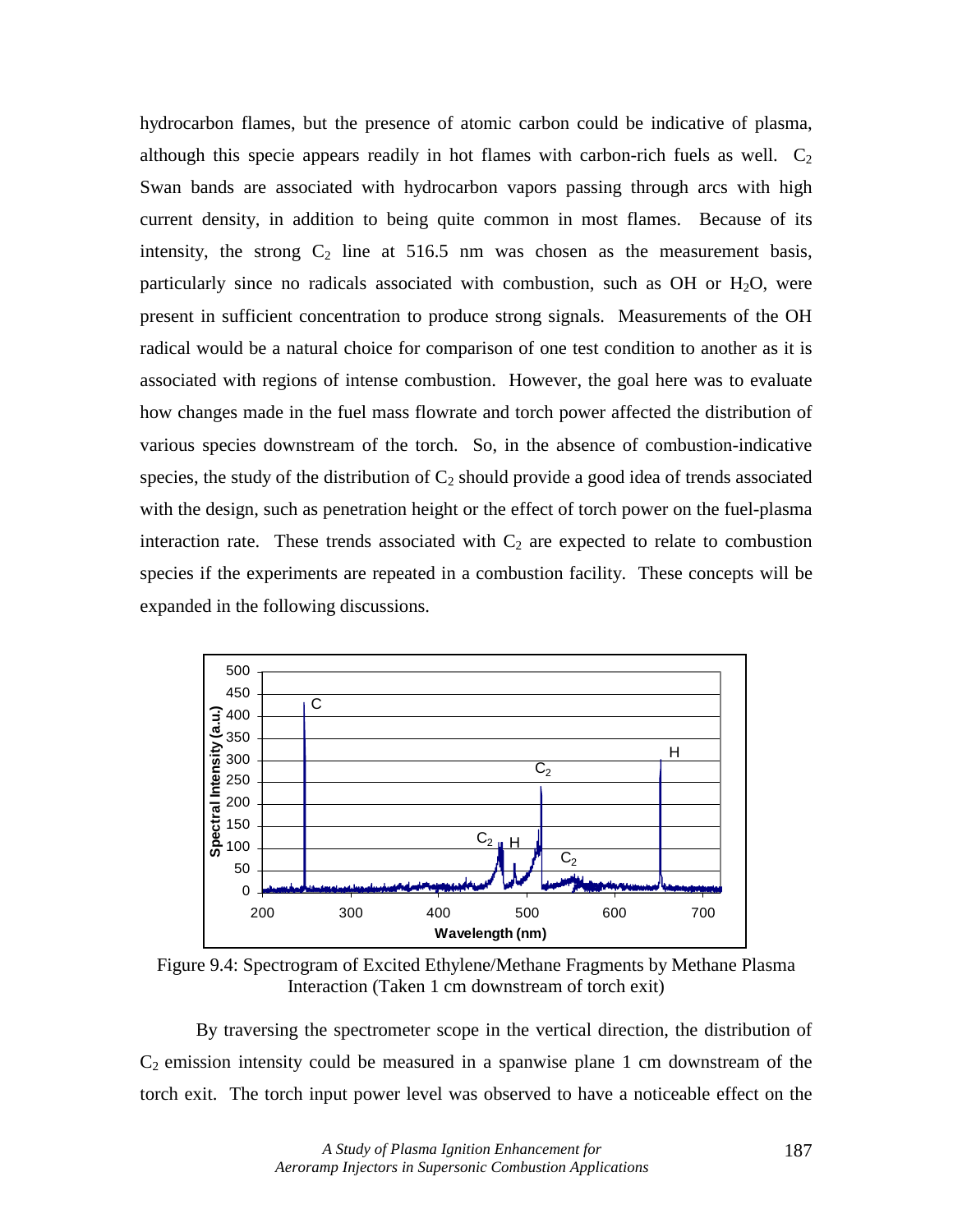$C_2$  profiles intensity and to a lesser extent, the radical penetration height. Figure 9.5 shows five profiles for varying torch power and a constant injector momentum flux ratio of 3.0. As expected, the emission intensity increases with increasing power. However, by plotting the maxima of these profiles, an exponential trend was discovered between the torch input power and maximum observed intensity as shown in Figure 9.6. Earlier spectrographic studies of just the plasma jet in a crossflow (Chapter 6) showed only a linear increase in the intensity of the plasma jet with respect to the input power. Therefore, this exponential trend observed downstream of the plasma jet must be a function of the interaction of the plasma jet with surrounding hydrocarbon molecules. This trend is governed by Arrhenius kinetics, which state that the reaction rate of a particular reaction is a function of the concentration of the species participating in that reaction. One might argue that the plasma jet is simply interacting with the undissociated methane and not the ethylene from the fuel injector. Admittedly, a portion of the observed increase in emission is certainly from a higher concentration of dissociated methane. However, as will be shown later in the nitrogen-ethylene experiments, there is actually quite a bit of interaction between the plasma jet and fuel stream.



Figure 9.5: Changes of the Spectral Profiles of  $C_2$  Line with Increasing Power for Methane Plasma (1 cm Downstream of Torch Exit,  $q_t$ =1.20,  $q_{ini}$ =3.00)

 Figure 9.6 also contains the results from two other injector fuel flowrates, one with a momentum flux ratio of 1.5 and another with no fuel fed through the injector at all. Here, an unexpected trend was observed where the intensity of the  $C_2$  line profiles decreased as the fuel flowrate was increased. This most certainly is a result of the fuel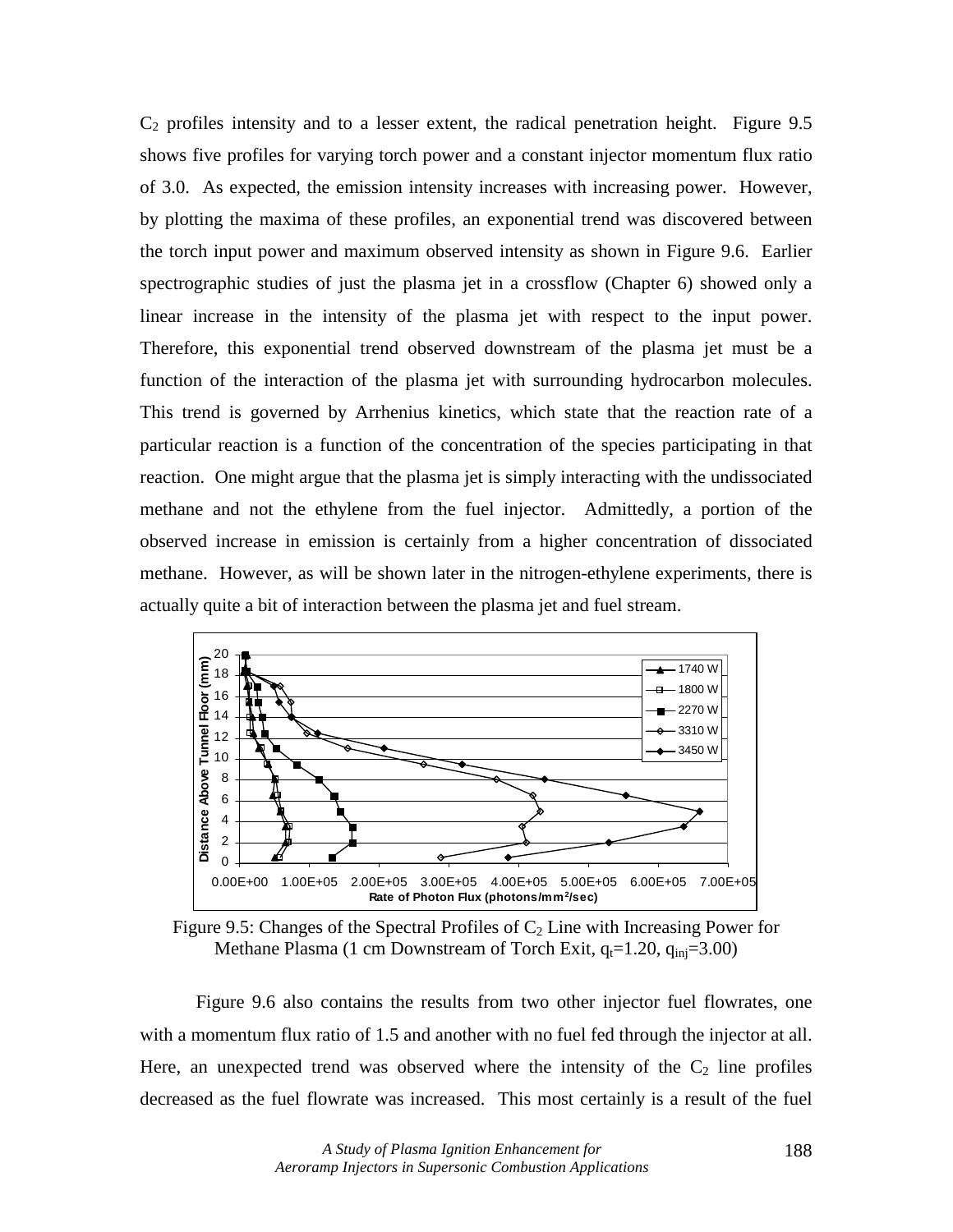acting as a heat sink, and perhaps should not be so surprising given the unheated condition of the tunnel. Ethylene has a much higher specific heat than air, so it would naturally extract a larger portion of the thermal energy from the plasma jet. In addition, this energy would be quickly convected away from the jet, having a reduced opportunity to dissociate fuel molecules. The case with no fuel injected through the aeroramp produces the highest  $C_2$  profile intensities for powers above 2000 W. Injector momentum flux ratios of 1.5 and 3.0 produce lower intensities, respectively. However, around 1500- 1700 W these trend lines merge. The reason for this is not clear, but indicates that at lower torch powers the  $C_2$  line intensity is insensitive to the injector momentum flux ratio.



Figure 9.6: A Comparison of Fuel vs. No Fuel on the  $C_2$  Line Intensity for Various Powers  $(q_t=1.20, 1 \text{ cm}$  downstream of torch exit)

 One might suggest that presenting just the spectral maxima of the profiles does not represent the profile as a whole. Plotted in Figure 9.7 are the spectral averages of the profiles presented in Figure 9.6 for a injector momentum flux ratio of 3.0. Clearly, the exponential trend is observed here as well, with just a slightly lower  $R^2$  value, 0.9889 compared to 0.9899. Therefore, it can be convincingly stated that the presentation of just the spectral maxima is a good representation of trends for the entire profile.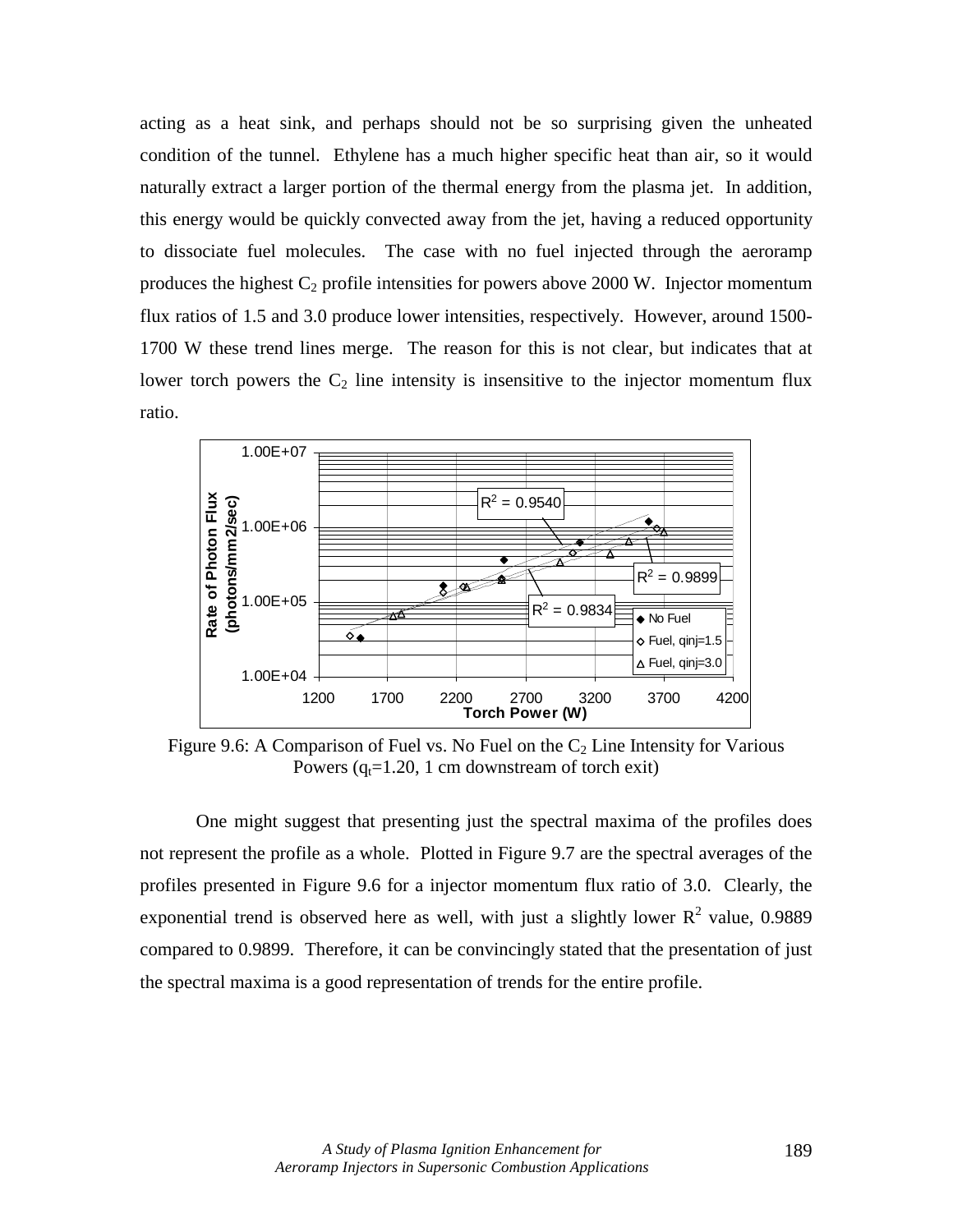

Figure 9.7: The Exponential Dependence of the Average  $C_2$  Line Intensity on Torch Power ( $q_t$ =1.20,  $q_{in}$  =3.00, 1 cm downstream of torch exit)

 The effect of the injector mass flowrate was observed to have a similar effect on the  $C_2$  profiles as the torch input power. Representative profiles for injector momentum flux ratios from 0 to 3.25 are show in Figure 9.8. As the mass flowrate of ethylene through the injector increases, the profiles become blunted and the penetration heights of the profile maxima increase. More importantly though, the spectral intensities of the profiles decrease as the fuel mass flowrate increases, attributed to the addition of thermal mass by the fuel. As was shown earlier, excitation by means of combustion plays a very minor role in the spectral intensities for these conditions, and so the addition of fuel would not be expected to increase the intensity of the downstream products. This is similar to the effect of increasing the feedstock flowrate through the torch, which was observed to cause a decrease in the spectral intensity of the plasma jet (Chapter 7). In the present case, the thermal quenching of the plasma jet by the added fuel exhibits the same result. As the fuel flowrate through the injector is increased, the thermal energy imparted to the fuel remains the same since the source is constant. In fact, the energy transfer may even increase because of the higher fuel concentration and the fact that the specific heat of ethylene is much higher than air, indicative of a higher rate of heat transfer. However, the added fuel in turn lowers the bulk temperature of the downstream products and hence, reduces the concentration and spectral intensity of excited species. Nevertheless, the trend shown here for unheated conditions does not imply that in a high-enthalpy tunnel the added fuel would quench the flame. Rather, these trends simply show that the addition of fuel serves as a heat sink in cold conditions.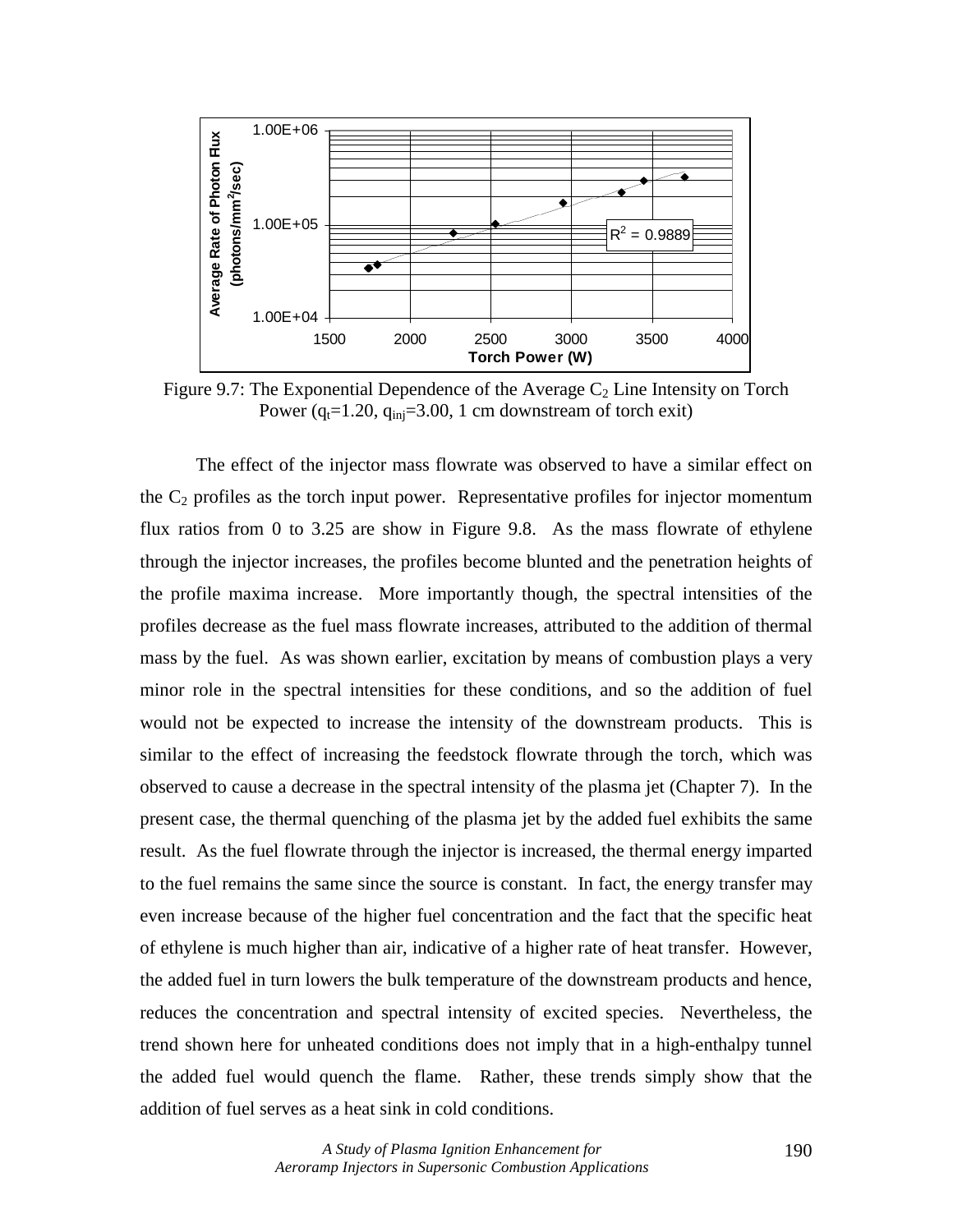

Figure 9.8:  $C_2$  Line Profiles for 2500 W and Various Injector Momentum Flux Ratios for Methane Plasma  $(q_f=1.20, 1 \text{ cm}$  downstream of torch)

 To support this argument, experiments were performed to study the maximum observed  $C_2$  intensity for a wide range of fuel flowrates. The results are plotted in Figure 9.9 and demonstrate that the addition of fuel serves to act as a heat sink to the plasma jet. Here the spectral maxima of a number of  $C_2$  profiles are plotted versus the injector momentum flux ratio. Even through the data scatter, the trend is clear that as the momentum flux ratio is increased, the spectral intensity of the  $C_2$  profiles levels off. The trend line shown in the plot is a second order polynomial, producing a decent correlation. The addition of fuel, particularly above injector momentum flux ratios above 1.5, show little decrease in the spectral maxima. This trend is actually quite similar to the one observed in Figure 9.6 where the profile intensity was insensitive to the amount of fuel addition at lower powers. These concepts are inherently linked and suggest that, because of the chemically reactive nature of the plasma jet, a plasma jet will produce at least a minimum concentration of excited species regardless of the local fuel concentration. The importance of this actually lies in the fact that the plasma jet cannot be extinguished merely through the addition of fuel.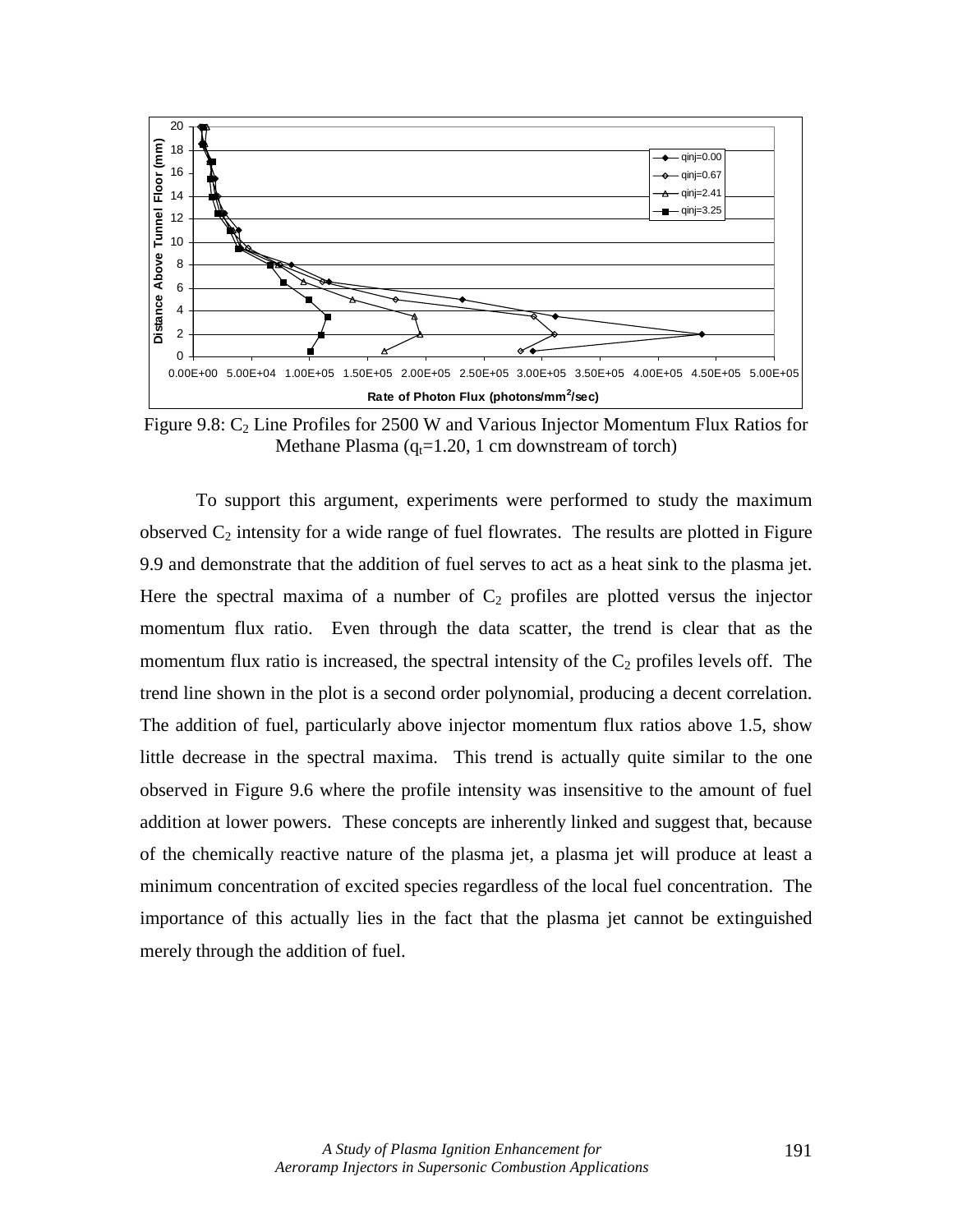

Figure 9.9: The Effect of Increasing the Fuel Mass Flowrate on the Intensity of  $C_2$  Line  $(q_t=1.20, P_t=2500 \text{ W}, 1 \text{ cm}$  downstream of torch)

Figure 9.10 presents the  $C_2$  profile maxima at different spatial locations from the torch for a single set of operating conditions. In Figure 9.10, the spectral intensities of  $C_2$ and hydrogen increase rapidly closer to the torch exit. However, it was also desired to take spectral measurements outside of the plasma region. The point to make here is that the data taken at the 1 cm downstream position were taken at the most ideal location, a position where the spectral intensity has dropped off significantly, to such a point that it can be assumed to be outside of the plasma jet, but not so low that spectral measurements become difficult to obtain.



Figure 9.10: Distribution of the Maximum  $C_2$  Line Intensity versus Distance from Torch Exit (P<sub>t</sub>=2040 W, q<sub>t</sub>=1.20, q<sub>inj</sub>=1.50)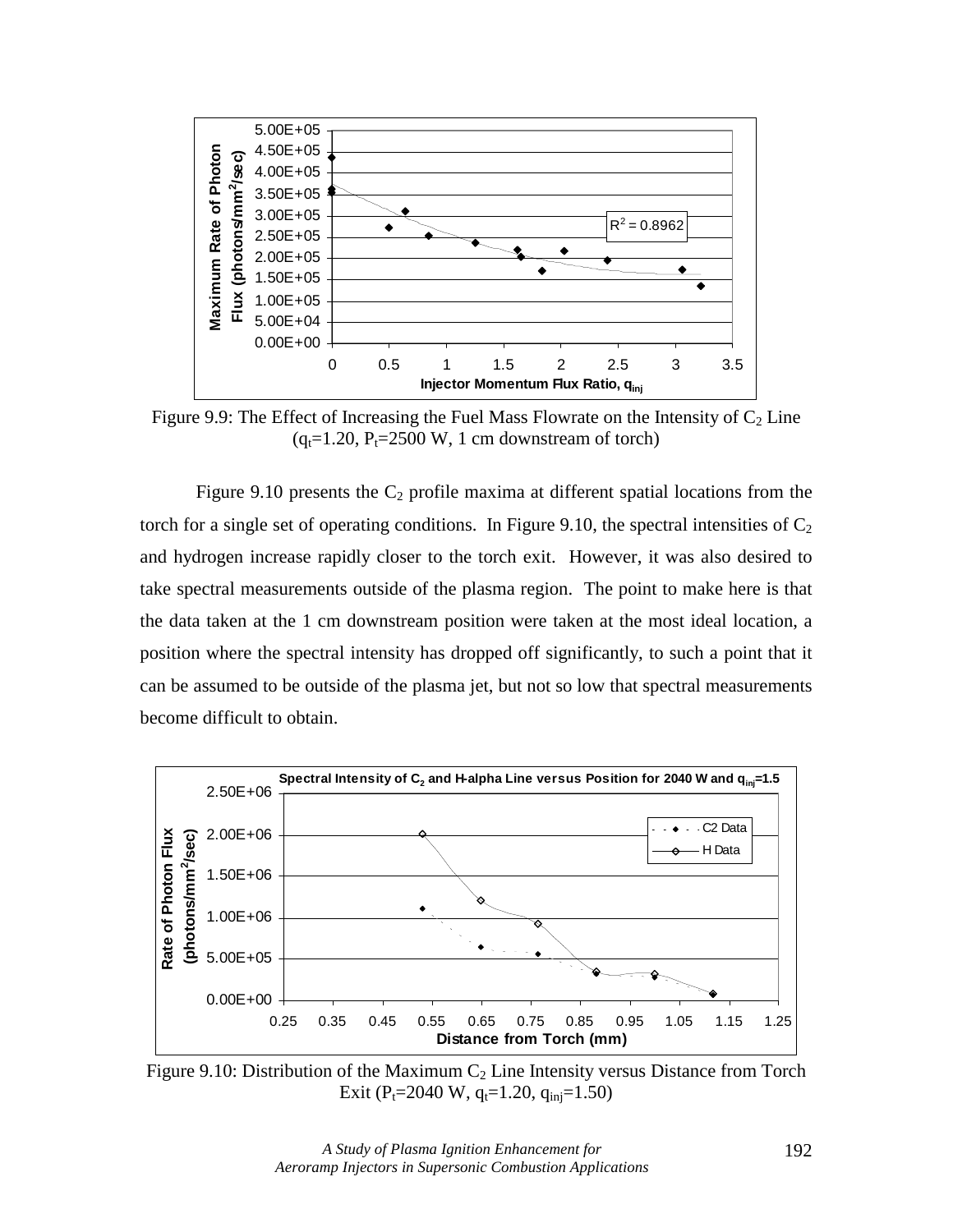Filtered photography was useful for providing a detailed qualitative look at the plasma jet and its intensity and profiles in different spectral regions. Figure 9.11 shows four such photographs for 2000 W, where flow is from left to right. As expected, the  $C_2$ molecule produces the brightest and largest profile, matching earlier trends in the quiescent environment (Figure 7.6) regarding the propagation distance and spectral intensity of the various species. Expectedly, the crossflow causes the plasma jet to lean over. The oddly shaped, intense region in the  $H_2$  photograph is a bead of molten molybdenum and is not to be confused with the plasma jet core.



Figure 9.11: Filtered Photographs of Methane Plasma Jet for 2000 W  $(q_t=1.20, q_{\text{ini}}=1.50, \text{Exp. time: } 1/125^{\text{th}} \text{ sec})$ 

 To qualitatively support the trends associated with the spectrographic work, filtered photographic techniques were used to observe the effects of torch power and fuel mass flowrate on the shape of the plasma jet. A CH filter was used for these studies since spectrographic work showed that excited CH was contained almost wholly within the plasma jet (refer to Figures 7.5 and 9.4), and would allow for easy identification of the plasma jet boundary. In Figure 9.12, five CH photographs are presented for powers ranging from 1430 to 3650 W. Expectedly, as the power supplied to the torch increases,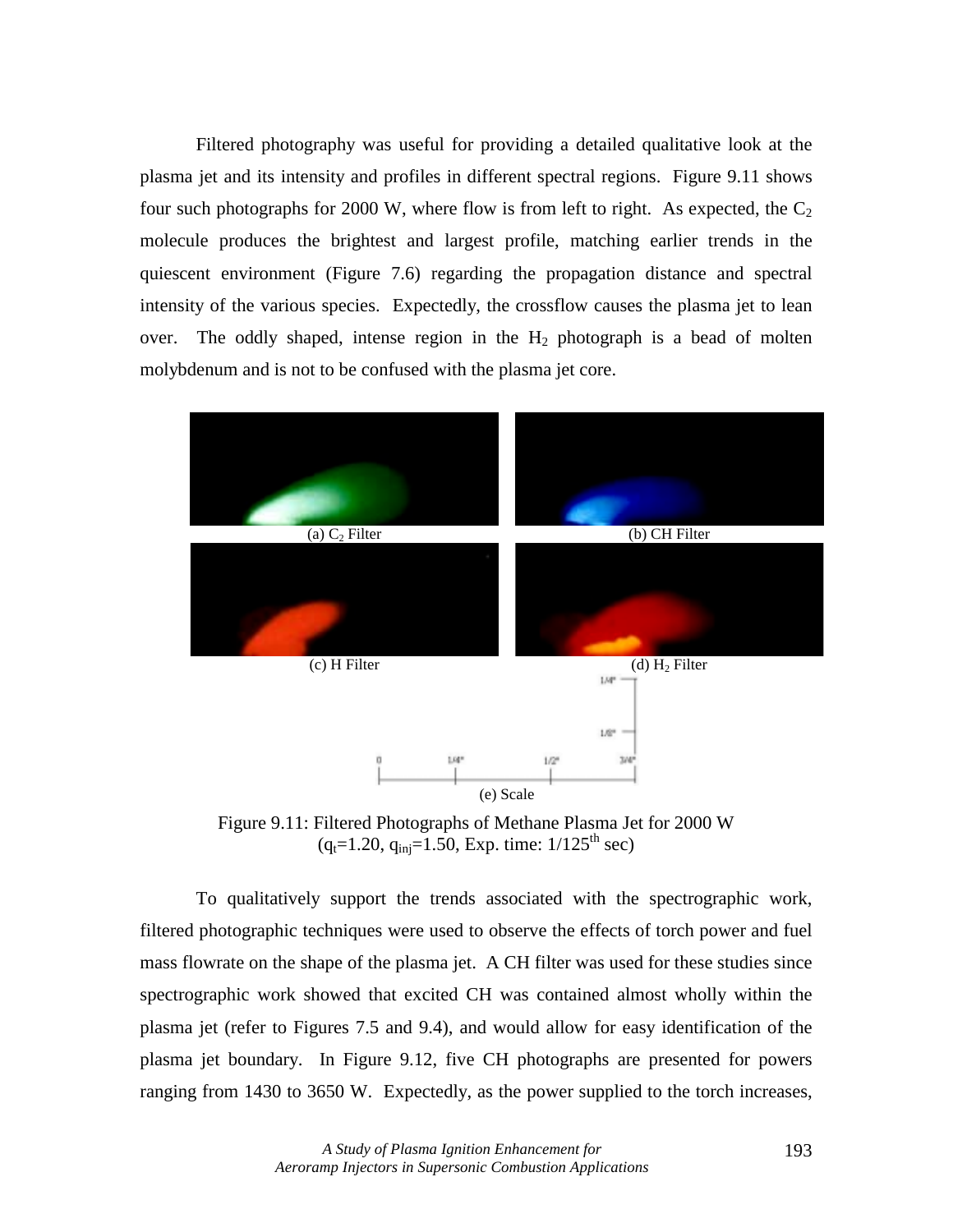both the intensity and size of the jet increase, but the added power does not seem to appreciably affect the penetration height of the plasma jet.



Figure 9.12: CH Profile Variations with Increasing Power  $(q_t=1.20, q_{inj}=1.50, Exp.$  time:  $1/125<sup>th</sup> sec)$ 

 The penetration height of the plasma jet was influenced more by the mass flowrate of fuel fed through the injector, as demonstrated earlier in Figures 9.2 and 9.3, than increases in the torch power. In this case, a wider range of injector momentum flux ratios was tested to determine exactly when the lifting effect of the aeroramp becomes significant. As shown in Figure 9.13, aeroramp injector momentum flux ratios below 1.6 produce no noticeable effect on the shape or penetration height of the plasma jet. However, between injector momentum flux ratios of 1.25 and 1.62, the plasma jet is clearly observed to lift off of the floor, penetrating further into the crossflow for increasing momentum flux ratios. Not only is this trend observable in the surrounding dim regions of the jet, but the core seems to be affected as well.



(d)  $q_{\text{inj}}=1.62$  (e)  $q_{\text{inj}}=2.41$  (f)  $q_{\text{inj}}=3.06$ Figure 9.13: CH Profile Variations with Increasing Injector Mass Flowrate  $(P_t=2500 \text{ W}, q_t=1.20, \text{Exp. time: } 1/125^{\text{th}} \text{ sec})$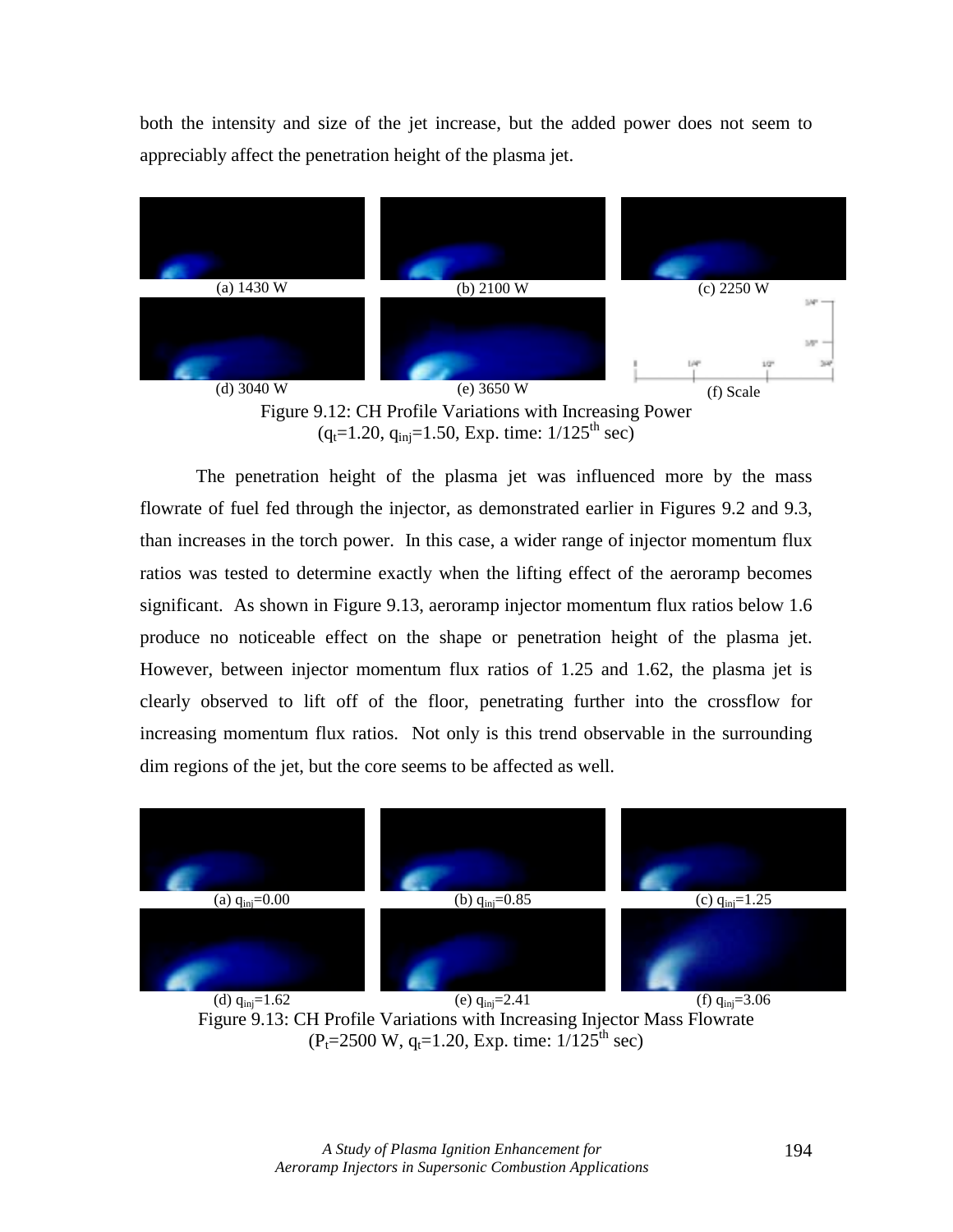Total temperature measurements were used to ascertain how the thermal energy contained within the plasma jet was being mixed into the aeroramp plumes. A 2D total temperature ratio profile for a torch power of 2000 W and an injector momentum flux ratio of 1.5 is shown in Figure 9.14. The symmetric structure of the total temperature plot indicates that the thermal energy imparted by the plasma jet is being evenly mixed into both sides of the injector plumes. In addition, the mushroom-like appearance of the plume indicates, as with the CH photographs, that the excited species are being lifted off the floor of the tunnel and into the crossflow. Earlier experiments with a plasma torch and no upstream injector produced profiles with higher total temperature ratios (due to the absence of fuel acting as a heat sink), but had lower penetration, indicating that increased penetration and mixing occurs due to the addition of an upstream aeroramp.



Figure 9.14: 2D Temperature Profile of Methane Plume at 2000 W  $(q_t=1.20, q_{in}=1.50, x/d_{eq}=31.6)$ 

#### **9.2.2: Nitrogen-Ethylene Experiments**

 Unlike the methane-ethylene experiments, the species produced in the nitrogenethylene experiments could easily be attributed to the nitrogen plasma, the ethylene fuel, or a product of the two. A typical spectrogram taken 1 cm downstream of the plasma jet is shown in Figure 9.15. The excited exhaust contains excited  $C_2$ , as with the methane, and  $N_2$  from the torch. However, the exhaust also contains a very strong presence of CN, a product of a hydrocarbon vapor being introduced to active nitrogen, indicating an appreciable amount of plasma-fuel interaction. The absence of excited hydrogen and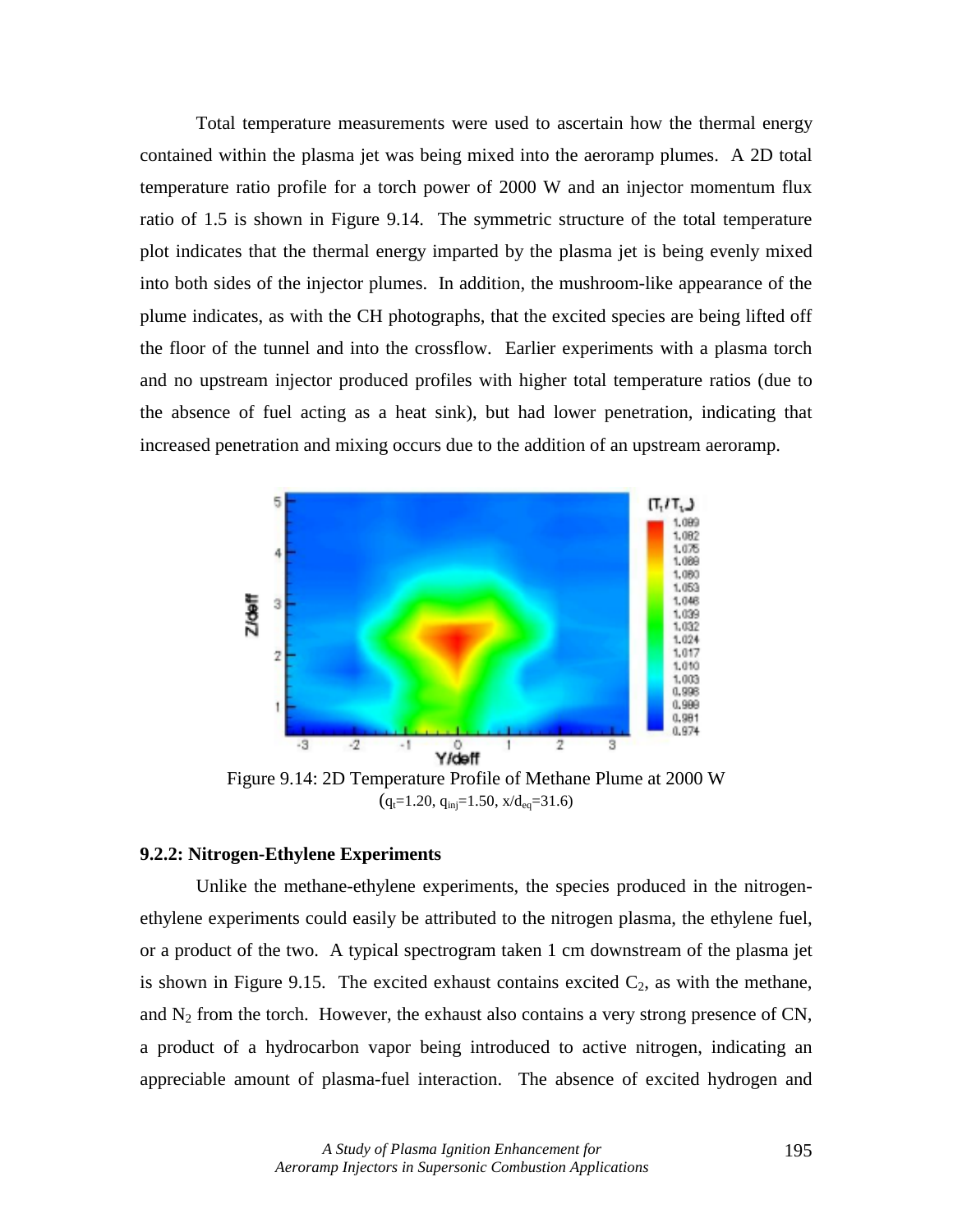carbon atoms indicates that this region contains little, if any, plasma. This may also explain the absence of excited CH molecules, since they are primarily associated with the plasma jet and are short-lived. For the experiments involving nitrogen feedstocks, the intensity of CN emission was chosen as the measurement basis since CN is a direct indicator of fuel-plasma interaction.



Figure 9.15: A Spectrogram of Excited Ethylene and Nitrogen Species by Interaction with a Nitrogen Plasma Jet

 One opportunity afforded by using a nitrogen feedstock, which was not possible with the methane tests, was the ability to test how increasing arc gaps affected the various results. In actuality, it was a necessity to increase the arc gap, since for the standard gap of 0.178 mm it was difficult to produce torch powers above 2000 W. The relatively low specific heat of nitrogen, when compared to methane and heavier hydrocarbons, makes it challenging to extract a large amount of energy from the arc, particularly for short arc lengths. This study was conducted to determine if the slope of the exponential trend was at all dependent upon the length of the arc gap. The results of spectrographic surveys for two separate arc gaps are shown in Figure 9.16. As expected, the CN profile intensities are much higher for the longer arc gap than for the shorter arc gap, but the slopes of the trend lines do not seem to be a function of the arc gap as shown in Figure 9.17. In addition, the penetration heights of the CN profile maxima do not seem to be affected by the length of the arc gap.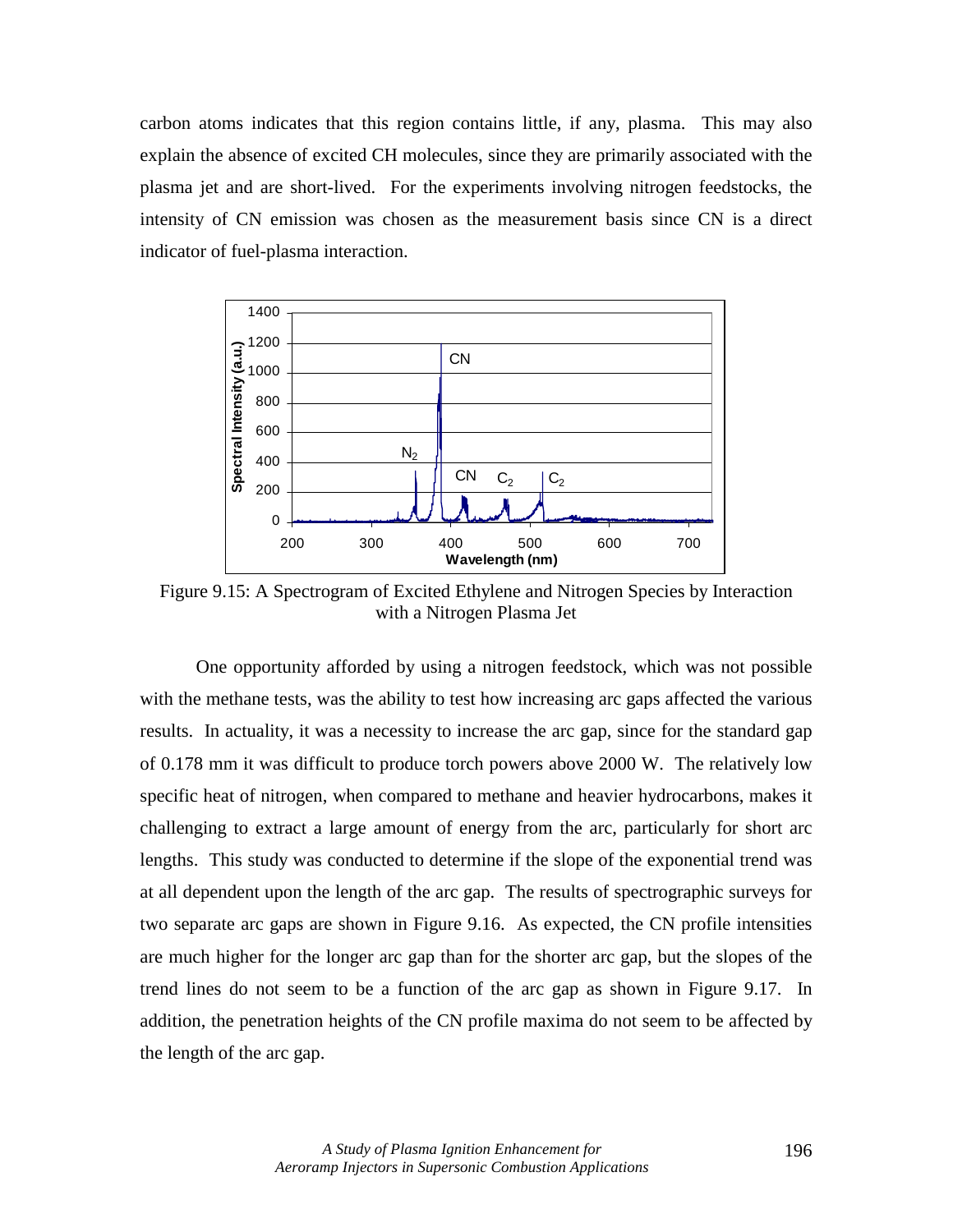

Figure 9.16: Profiles Showing the Effect of Arc Gap on CN Distribution for Nitrogen Plasma (1 cm Downstream of torch exit,  $q_t=1.2$ ,  $q_{inj}=1.5$ , CN Line at 388.3 nm)

By plotting the maxima of the profiles presented in Figure 9.16, it is evident that the spectral intensity represented by the trend line exhibits an exponential dependence on torch input power. These effects are shown in Figure 9.17. In addition, it seems that increasing the arc gap serves to increase the efficiency of the torch as higher concentrations of excited species are produced for a given power. This indicates that the constrictor thermal entry length has not yet been reached for the given current. Furthermore, because CN is a product produced only through fuel-plasma interaction, the exponential trend observed in Figure 9.18 can now convincingly be attributed to the amount of fuel with which the plasma jet chemically reacts. Also, this dependence is a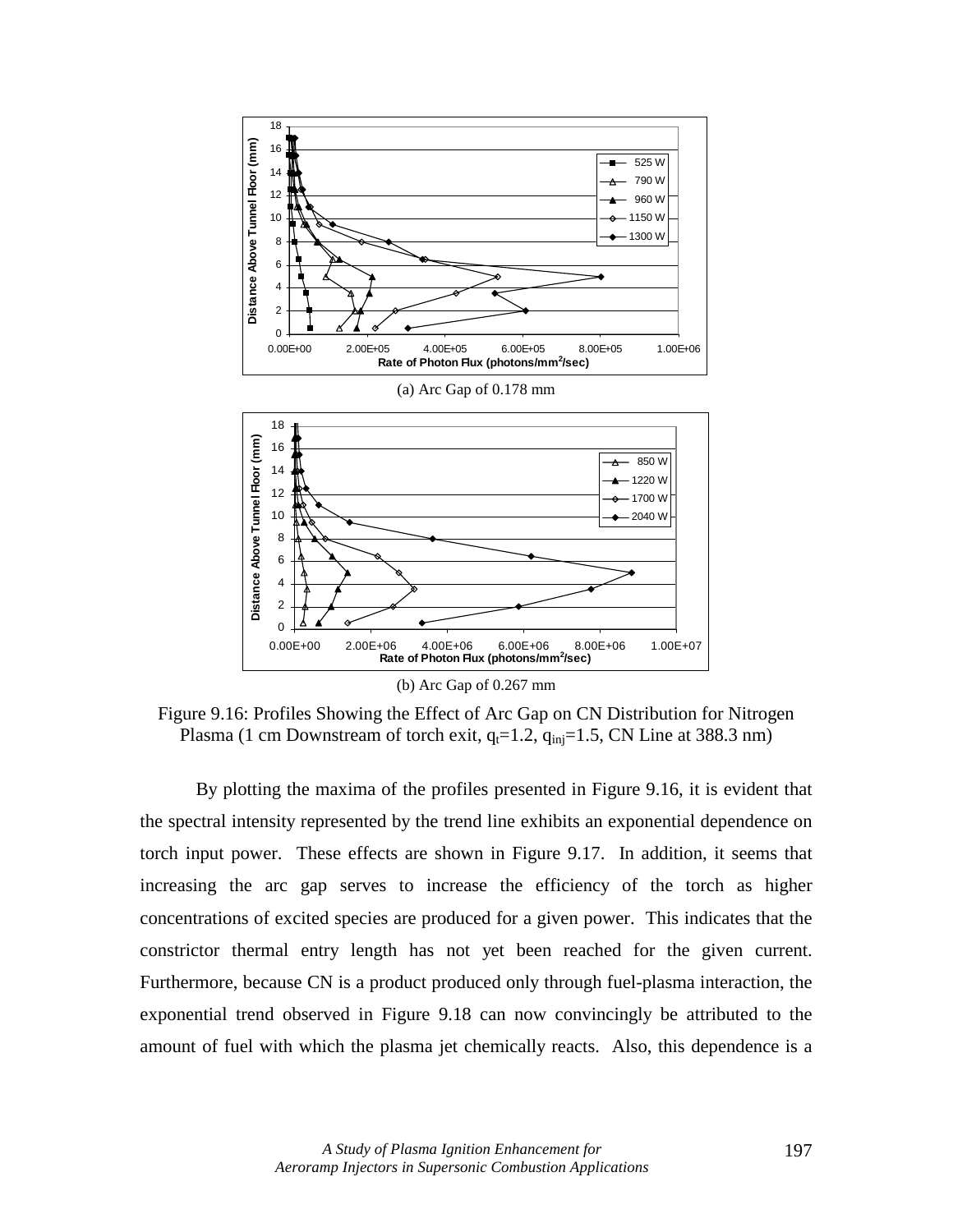function of power, indicating that increasing the power supplied to the torch creates an exponential return.



Figure 9.17: CN Line Maxima for Two Arc Gaps  $(q_t=1.2, q_{\text{ini}}=1.5, 1 \text{ cm}$  downstream of torch, CN Line at 388.3 nm)

As stated earlier, for a given power increase, the plasma jet experiences a linear increase in intensity, corresponding to a linear increase in excited specie concentration. Increasing the specie concentration within the plasma jet appears to cause an exponential increase in reaction rates associated with fuel-plasma interactions. It is important to note that although these trends are observed in a cold tunnel, the trends are expected to carry over to a combustion facility, so that with a very small increase in electrical power a large increase in combustion efficiency might be realized.



Figure 9.18: A Comparison of Fuel Mass Flowrate Effects on CN Line Intensity  $(q_t=1.2, Arc Gap=0.178 mm, CN Line at 388.3 nm)$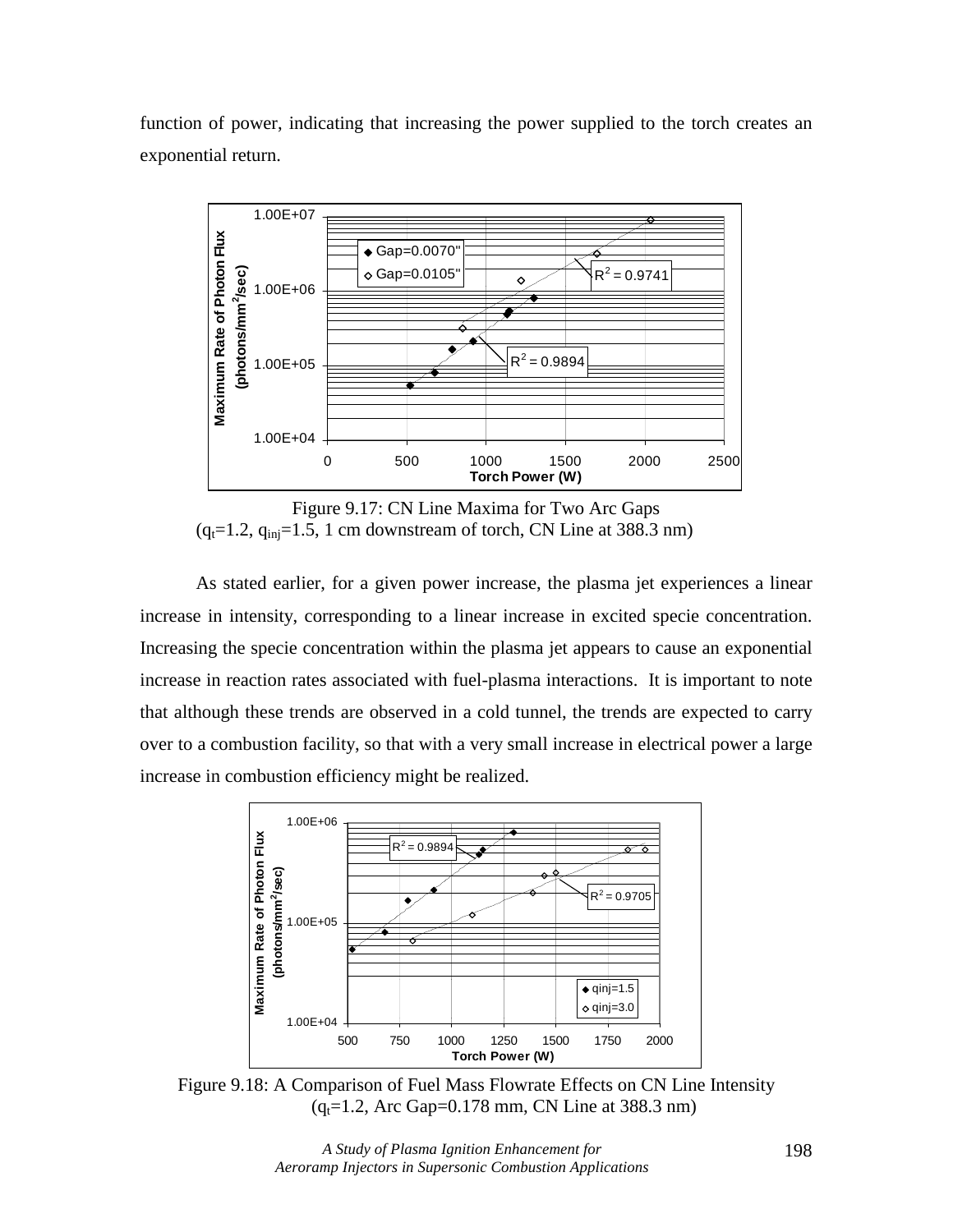Increasing the mass flowrate of fuel through the injector had the same effect with the nitrogen experiments as with the methane, that is, increasing the fuel mass flowrate decreases the emission intensity of the downstream products. Figure 9.18 shows the results of two of these tests. The trend lines approach each other at low powers, as in the methane experiments. Again, the reason for this is not known, but the figure shows that at powers below about 500 W the emission intensity of downstream products appears to be independent of the injector fuel mass flowrate.

In addition to the spectral data taken 1 cm downstream of the torch exit, spectral data at other locations around the plasma torch exit were taken to construct intensity profiles of excited species near the torch exit. Because the ethylene injectant and nitrogen feedstock contained no common atoms, it was easy to separate the source of the radical in question. Consequently, by understanding the nature and source of particular radicals, identification of the plasma jet boundary could be made. These profiles are shown in Figure 9.19, where the torch exit is located at  $x = 0$  mm. The CN and  $C_2$ profiles look quite similar, with their maxima occurring directly above the torch exit where the plasma jet is most intense. The drop-off in intensity of these species is gradual as they travel downstream and mix with the cooler surrounding gases. The lack of sustainable combustion under these conditions prevents the formation of new excited molecules once the fuel has left the plasma region. Evidence of excited CN and  $C_2$  is present in front of the plasma jet as well, formed in the recirculation region between the jet centerline and bow shock. Figure 20c shows a profile for excited  $N_2$  and presents a very good idea of the shape and size of the plasma jet. Furthermore, the profiles of atomic carbon and hydrogen, shown in Figures 20d and 20e, indicate the most intense regions of fuel-plasma interaction. Here, through intense thermal and chemical interaction with the plasma jet, some of the fuel molecules have been dissociated into their atomic components. The maxima of atomic carbon and hydrogen occur just upstream of the plasma torch exit in a subsonic separation region. These atomic species reach the ground state or recombine before they propagate more than 6 or 7 mm from the plasma torch exit. This demonstrates that the spectral measurements made 1 cm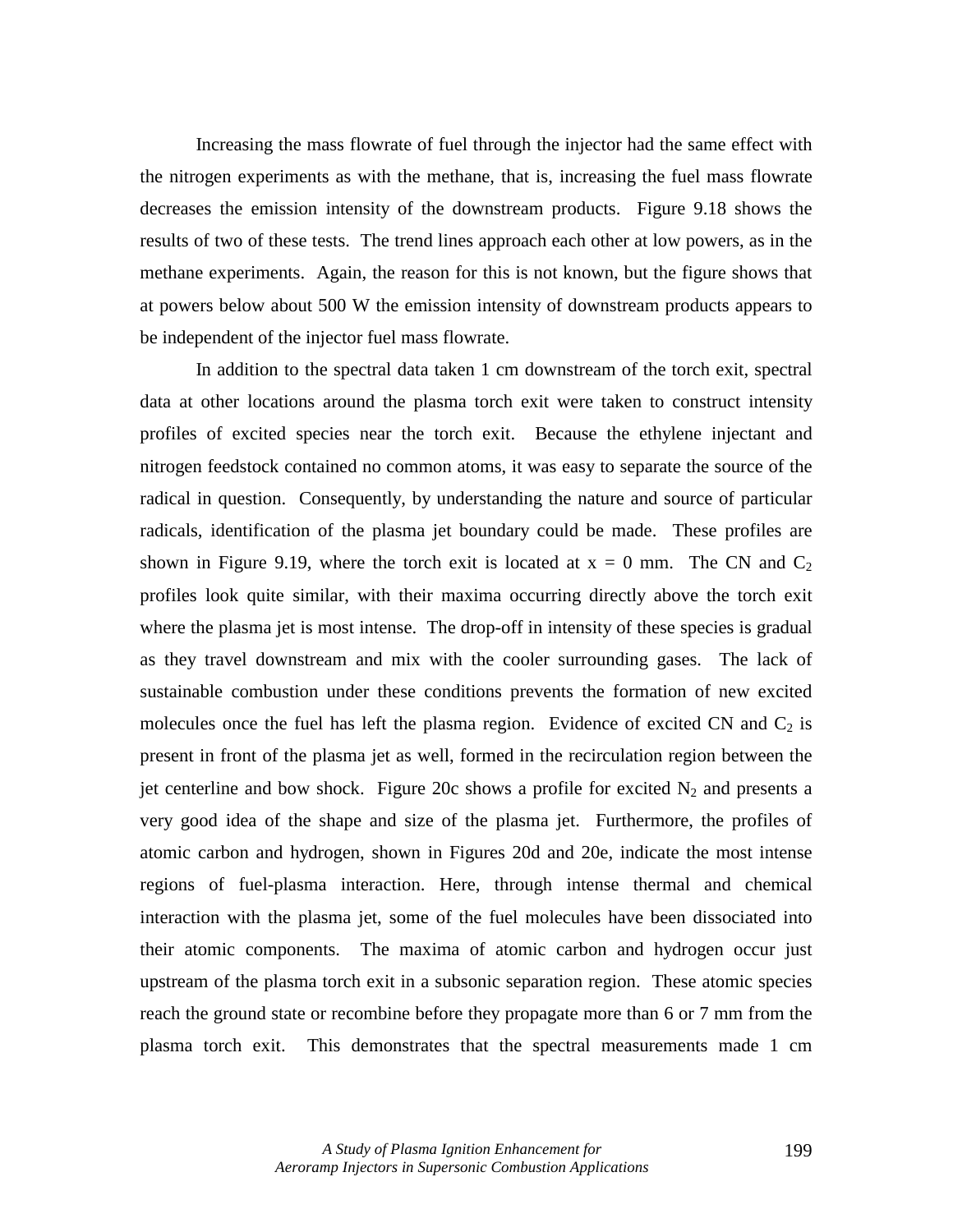

downstream of the torch exit for nitrogen-ethylene experiments can be assumed to be outside of the plasma region.

Figure 9.19: Radical Profiles Near Torch Exit

 Filtered photographic techniques were used to aid in the interpretation of the trends identified in the spectrographic work presented in Figure 9.19. The photographs of particular interest are those presented for the hydrocarbon species associated with the ethylene, mainly, CN, H, H<sub>2</sub>, and C<sub>2</sub>. An unfiltered photograph is shown in Figure 9.20a as comparison. It is interesting to note that the CN,  $C_2$ , and H profiles shown in Figure 9.20 qualitatively match quite well with the spectrographic profiles presented in Figure 9.19. The  $C_2$  and CN plumes both originate at the plasma jet exit and exhibit strongly luminous cores. Excited hydrogen produces a much smaller profile than the other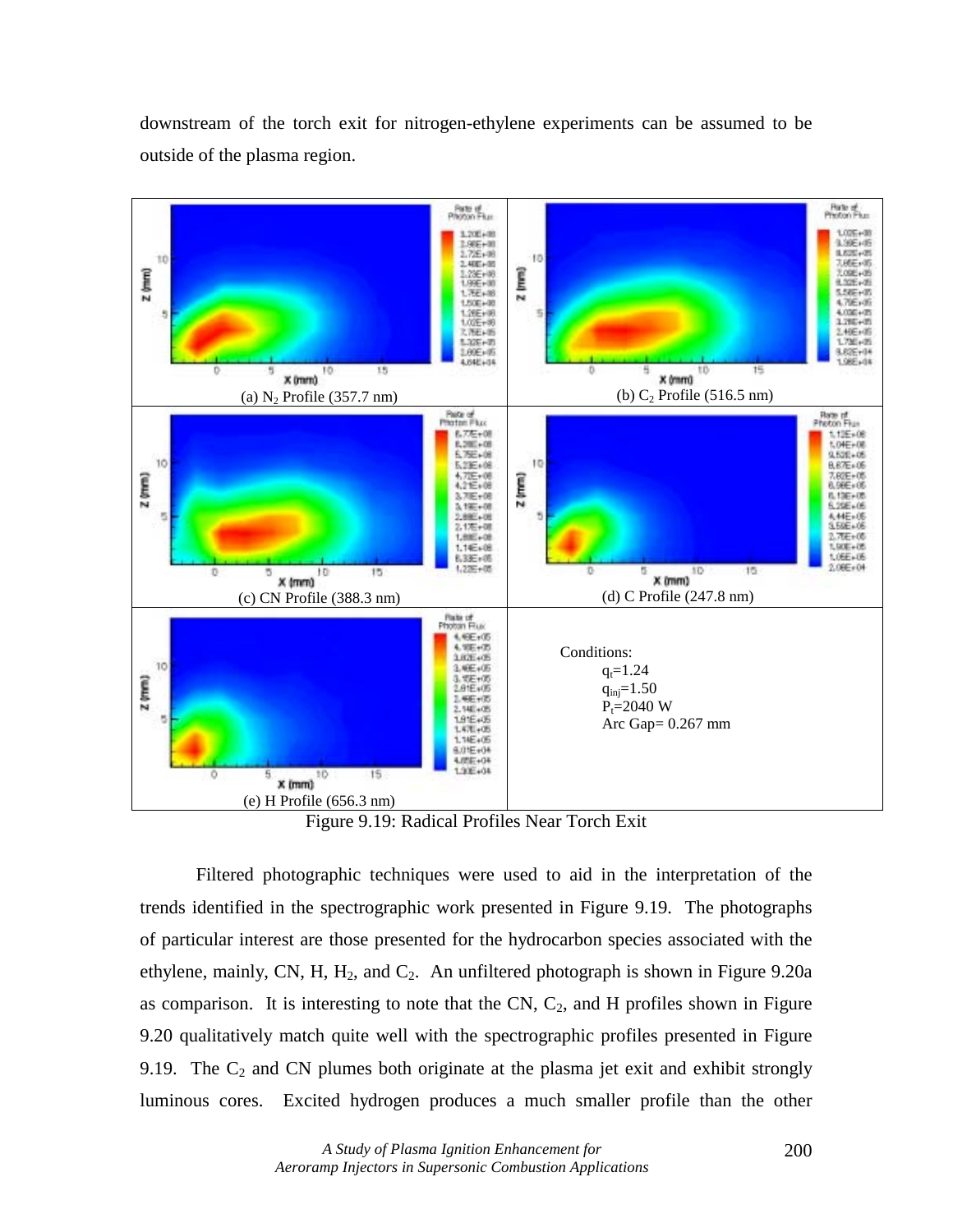species, supporting the trends observed in the spectrographic work. The remaining pictures, (g) and (h), were taken through spectral filters associated with  $H_2$  and OH. However, these species were not observed to radiate strongly in the spectrographic study, so it would be incorrect to label the pictures as being associated with those species. More likely, the luminous regions observed at these wavelengths are a result of the broadband emission from the plasma jet, part of which radiates within the spectral range of the filters. As a whole, the pictures provide a good qualitative look at the distributions of various species within the jet, and the emission characteristics of the region at different wavelengths.



Figure 9.20: Filtered Photographs for Nitrogen-Ethylene at 2000 W  $(q_t=1.24, scale: 5.1 cm x 1.7 cm)$ 

 The effect of power on the plume size and shape was studied using the CH filter, as with the methane experiments, the results of which are shown in Figure 9.21. Comparison to the methane results in Figure 9.12 reveals important differences. The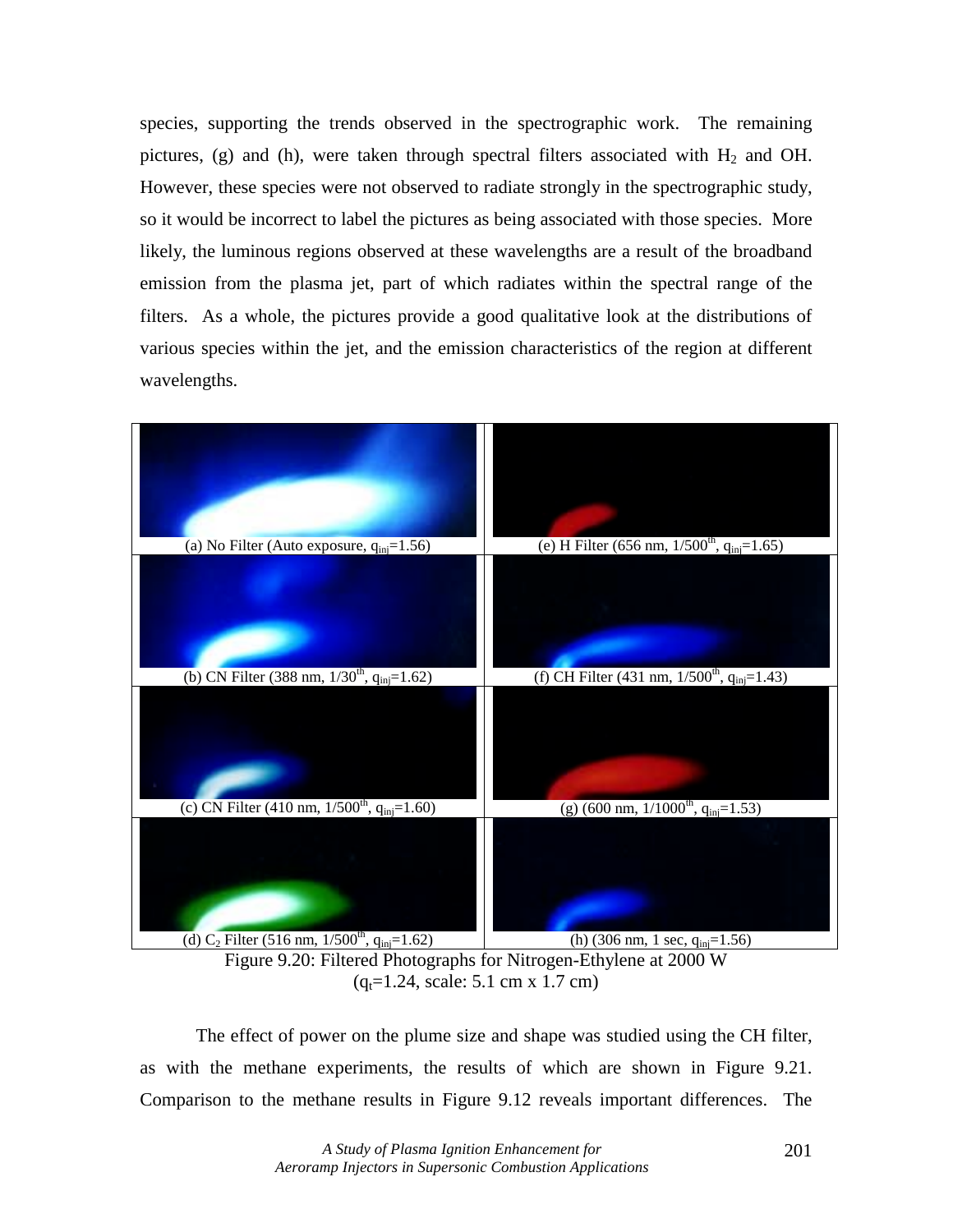most noteworthy is the effect of power on the plume intensity. The methane results showed a rather modest increase in CH intensity for powers ranging from 1400 to 3600 W, whereas here changes in power of as little as 300 or 400 W produce a much larger gain in the plume luminosity. In the nitrogen-ethylene experiments, the production of CH is attributed solely to the ethylene and not to the torch feedstock. Therefore, the CH photographs demonstrate that the rate of reaction between the plasma jet and fuel increases exponentially with torch power, as evidenced by the plume luminosity and supported by the trends observed in Figures 9.17 and 9.18. In addition, the penetration height of the luminous region also increases slightly with torch power, indicating reactions between the fuel and plasma are occurring farther out into the crossflow.



(b) CH Filter  $(1/30^{th}, 2400 \text{ W}, q_{\text{ini}}=1.58)$  (d) CH Filter  $(1/30^{th}, 3020 \text{ W}, q_{\text{ini}}=1.34)$ 

Figure 9.21: Photographs Demonstrating the Effect of Increasing Power on the CH Profile ( $q_t$ =1.24, scale: 5.1 cm x 1.7 cm)

To capture phenomena that the slower optical techniques could not detect, an unfiltered high-speed camera was used. The most interesting of the photographs collected during the study are shown in Figure 9.22, where flow is from right to left and ethylene fuel is being injected upstream of the nitrogen plasma jet. Figure 9.22a shows a well-defined plasma jet with radiating species being swept downstream. However, the important aspect in this photograph is the identifiable attachment point of these species on the floor, just downstream of the plasma jet. This region is a separation zone, identified in earlier oil flow visualization studies, and provides an anchoring point for a flame. Since this phenomenon was previously unobserved with the plasma torch studies, these species are thought to be excited products of the cracked ethylene molecules, rather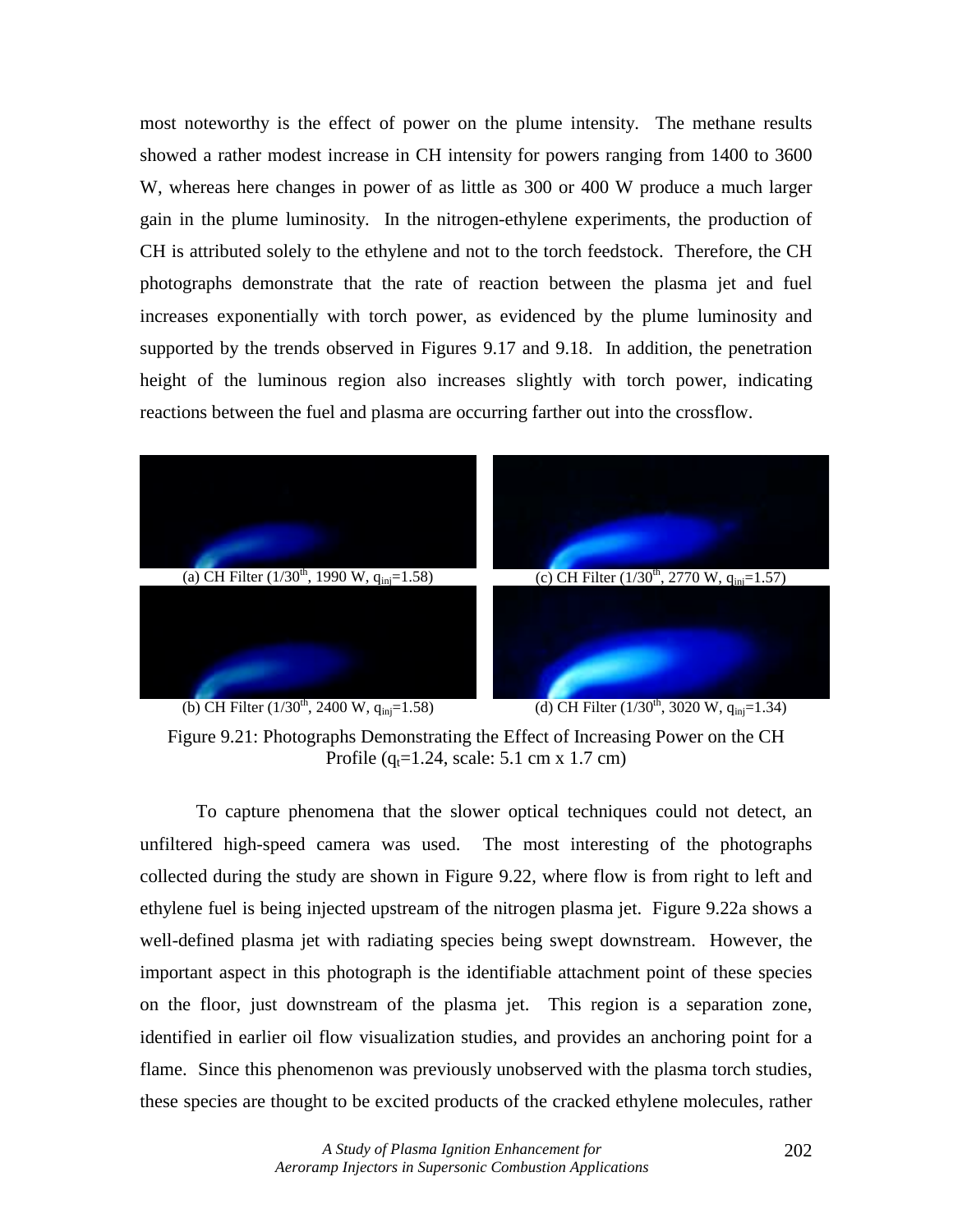than excited nitrogen species being swept off the jet. Figure 9.22b supports this idea, which shows the plasma jet at the trough of the voltage cycle. Due to the oscillation of the power supplies, the plasma jet will not appear in the photograph for a single point in the voltage cycle. Despite the absence of the plasma jet, it is clear that these excited species are still present, and longer-lived than the nitrogen species contained in the plasma. The importance of this photograph suggests that a pulsed plasma jet may be just as effective as a DC jet for maintaining combustion in a supersonic flow.



(a) Separation Zone Influences (b) Excited Species in "Trough" of Plasma Jet Cycle Figure 9.22: Evidence of Fuel Interaction with Nitrogen Plasma Jet  $(P_t=700 \text{ W}, q_t=1.27, q_{\text{ini}}=3.35)$ 

 To complement the spectral measurements of the fuel-plasma products, total temperature measurements were made to study how the thermal energy produced by the torch was mixing into the injector plumes. The total temperature profile shown in Figure 9.23 looks very similar to the profile made during the methane experiments under the same conditions, but close examination reveals a distinct difference. Although the penetration height of the plume core is roughly equivalent to the methane profile, the core is shifted slightly to the right, indicating the thermal energy is not being evenly mixed between the two injector plume cores. In addition, the maximum total temperature measured here is slightly higher than measured with the methane feedstock, 1.10 versus 1.09. The specific heat of nitrogen is lower than methane, indicating it should produce a lower value of total temperature since it will absorb less energy from the arc for a given arc length. However, the higher measured value could be attributed to the increased arc gap used to make this profile (higher efficiency), poorer mixing (although this is not likely considering the aeroramp is the main mixing device), or from a small amount of combustion causing some heat release. Regardless of the cause, the important aspect of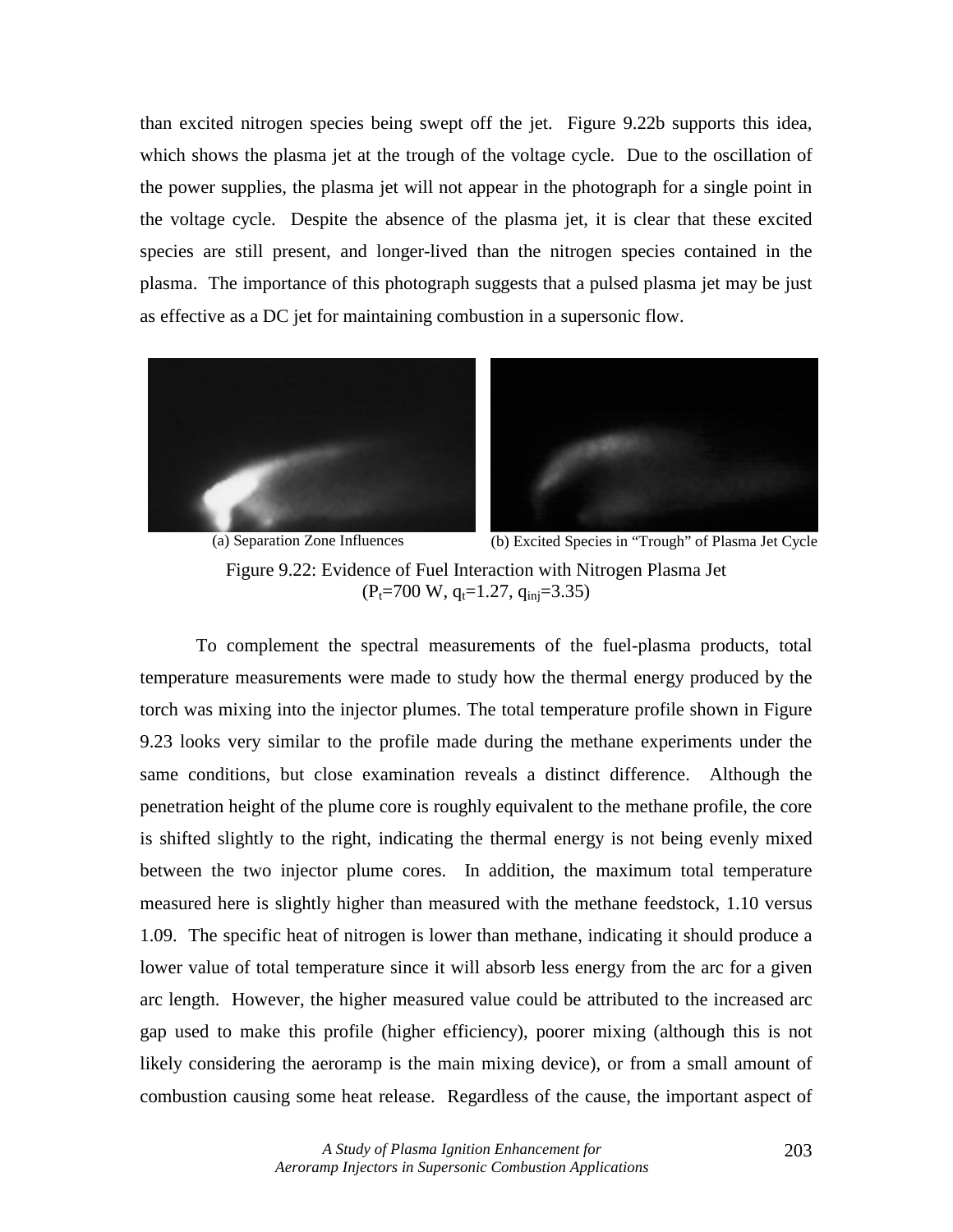the plot is that the lifting effect is still certainly present as evidenced by the mushroom shape of the profile.



Figure 9.23: 2D Temperature Profile for Nitrogen Plume at 2000 W  $(q_t=1.24. q_{ini}=1.50, Arc Gap=0.267 mm, x/d_{eq}=31.6)$ 

## **9.2.3: Ethylene-Ethylene Experiments**

 Experiments using ethylene as a feedstock were conducted to determine how the use of heavier hydrocarbons affects the ignition potential of the plasma torch. To date, the use of ethylene as a torch feedstock has been largely uninvestigated, with almost all studies concentrating on air, nitrogen and hydrogen-argon feedstocks. One notable exception is a paper by Harrison et al. (1971) where the potential of using ethylene is discussed. It is well known that the ignition potential of hydrocarbon feedstocks lies in the production of hydrogen atoms, and it is thought that for a larger molecule these hydrogen atoms may be more easily stripped. This is related to the dissociation bond energy, which is the enthalpy (per mole) required to break a given bond between two atoms in a molecule. The bonds with smaller bond energies are, by definition, easier to break. Furthermore, the energy required to break a bond is a function of the atoms associated with the bond, which determine the bond length and difference in electronegativity. Consequently, not all C-H bonds require the same energy to break. Breaking the first C-H bond in a methane molecule requires 435 kJ/kmol, whereas only 411 kJ/kmol are required to break the first C-H bond in ethylene. Consequently, this is the same phenomenon that makes it difficult to burn methane. In addition, given the specific heats of the two gases, ethylene will absorb more energy from the arc. The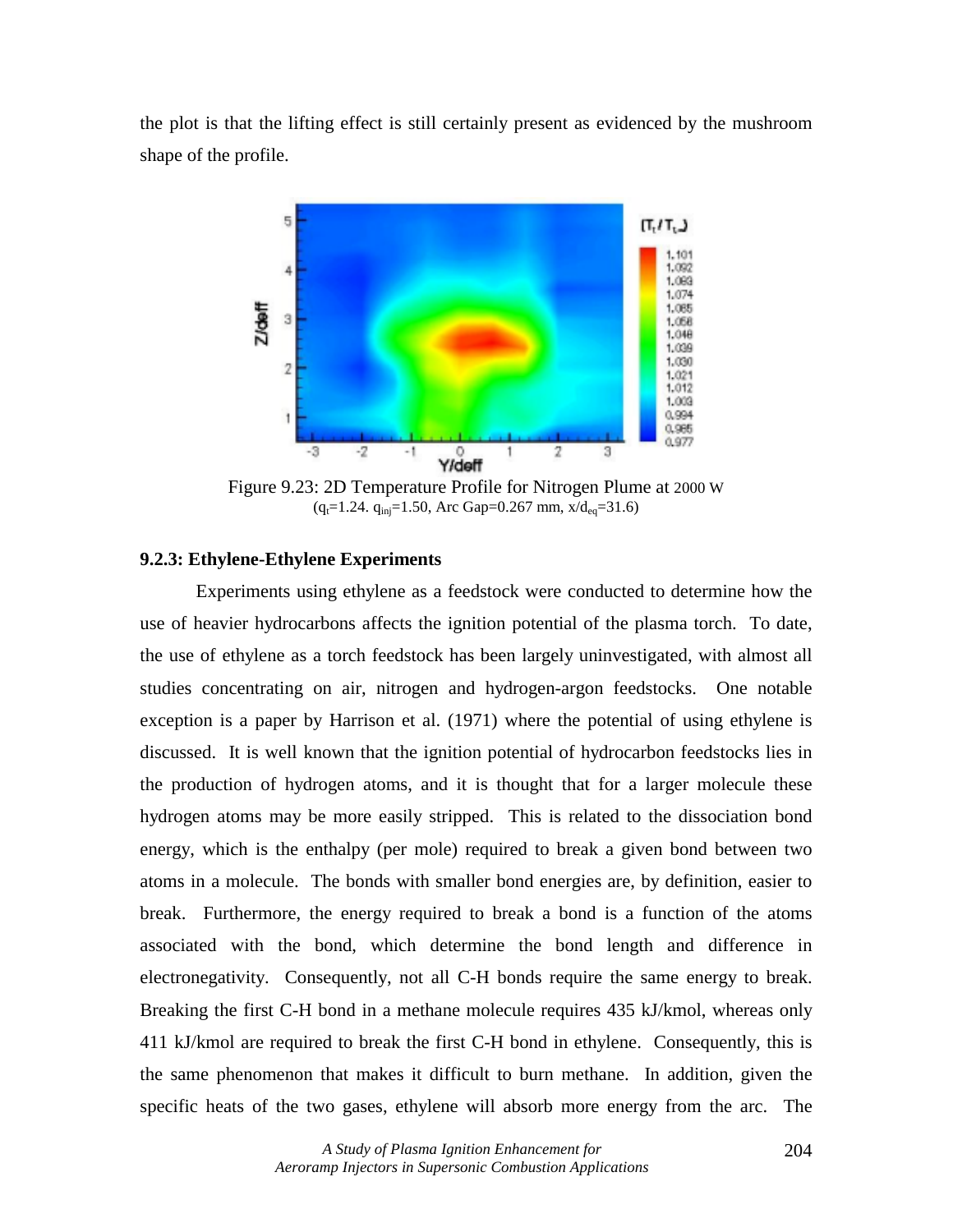combination of these two thermodynamic principles suggests that for a constant mass flowrate and power, an ethylene feedstock should produce a larger number of hydrogen atoms. Unfortunately, due to the difficulty of operating the plasma torch with ethylene, only a limited amount of runs were possible to verify if this was the case. However, even from the limited data collected, important trends were observed that hold relevance for supersonic combustion applications.

Figure 9.24 shows four  $C_2$  profiles made with ethylene as both the injectant and feedstock. As experienced with the earlier methane and nitrogen experiments, the addition of fuel appears to quench the radicals as the fuel absorbs thermal energy from the jet. In addition, there appears to be an exponential increase in the profile maxima as power increases. Furthermore, the penetration height does not seem to be affected by power. These results show little difference from earlier results with methane. However, comparison with the profile maxima for methane show that the  $C_2$  profile intensities presented here are much higher.



Figure 9.24: Changes of the Spectral Profiles of  $C_2$  Line with Increasing Power for Ethylene Plasma ( $C_2$  line at 516.5 nm, 1 cm downstream of torch exit,  $q_t=1.25$ )

Figure 9.25 shows a comparison of  $C_2$  profile maxima taken 1 cm downstream of the torch exit for both methane and ethylene feedstocks. Two trends are immediately recognized from the plot. First, the  $C_2$  maxima for the ethylene experiments are an average of 100% higher than the corresponding methane experiments for the same power. Second, the trend lines are both exponential, and parallel to each other. On the most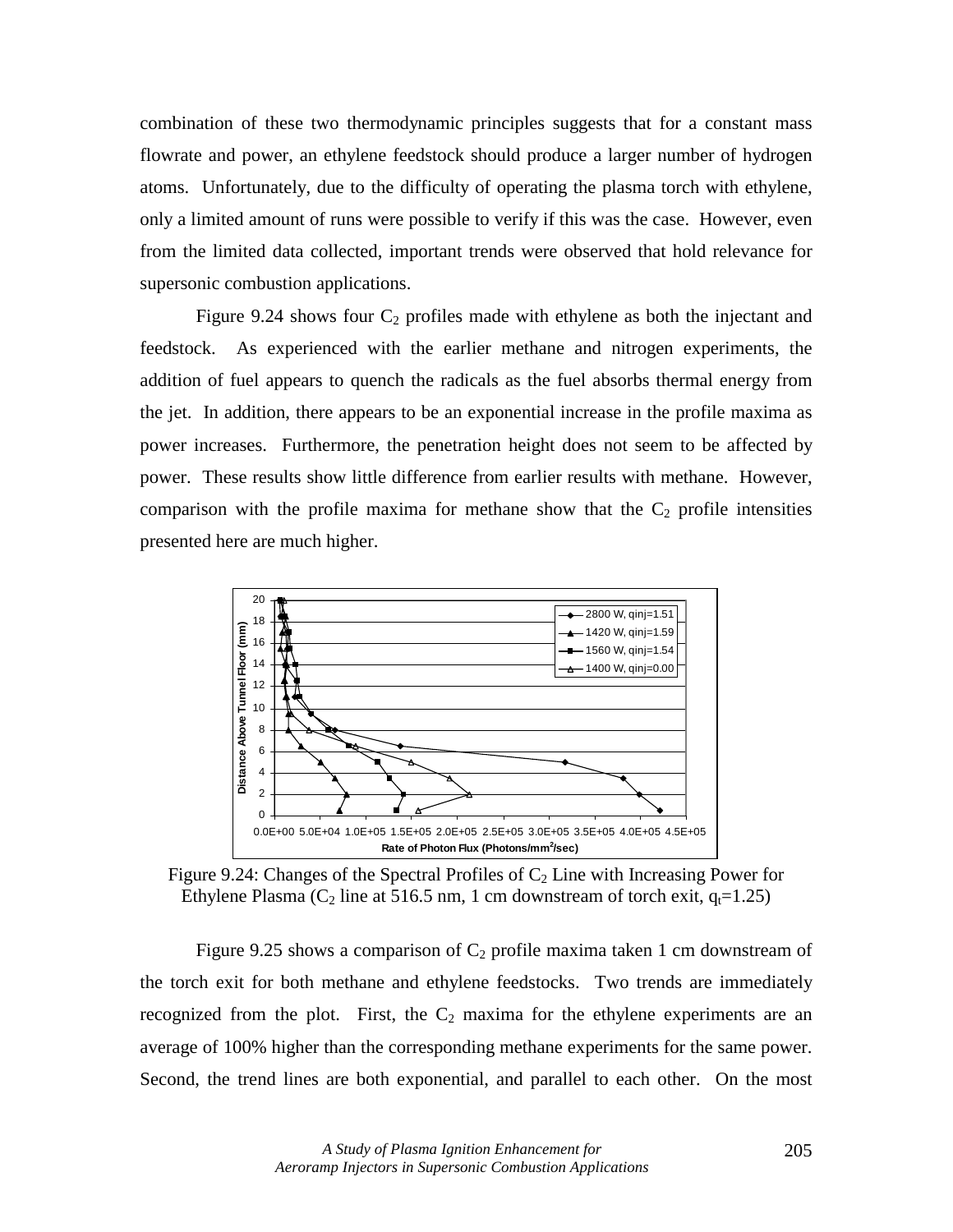fundamental level, these results demonstrate that an ethylene feedstock produces higher concentrations of excited  $C_2$  molecules than a methane feedstock. If the trend continues, heavier hydrocarbons would be expected to perform even better. However, since both the feedstock and fuel are ethylene it is difficult to ascertain whether the increase in emission is due to the addition of  $C_2$  molecules from the feedstock, or an increased rate of reaction with the fuel. It is expected that the trend observed in Figure 9.25 cannot solely be attributed to the addition of excited  $C_2$  from the feedstock, since it well known that hydrogen atoms are more easily stripped off a more complex hydrocarbon molecule. Furthermore, it is believed that the excited  $C_2$  molecules observed downstream of the torch are a direct result of the higher concentration of hydrogen atoms produced by the ethylene torch feedstock. If such were the case, this would mean that heavier hydrocarbons, as opposed to lighter hydrocarbons, would make superior feedstock igniters based on their chemical nature allowing the production of hydrogen atoms at a lower energy cost. However, the issue of an increased rate of electrode erosion associated with the heavier hydrocarbon feedstocks must also be addressed.



Figure 9.25: The Exponential Dependence of  $C_2$  Line Intensity on Torch Power and Feedstock (1 cm downstream of torch exit,  $q_t=1.25$ ,  $q_{ini}=1.55$ )

## **9.2.4: Air-Ethylene Experiments**

 Earlier experiments with nitrogen and air have produced mixed results to which feedstock is a better ignition source (Kimura, 1981; Sato, 1996). The ignition potential of nitrogen is based on its ability to produce oxygen atoms through the Zeldovich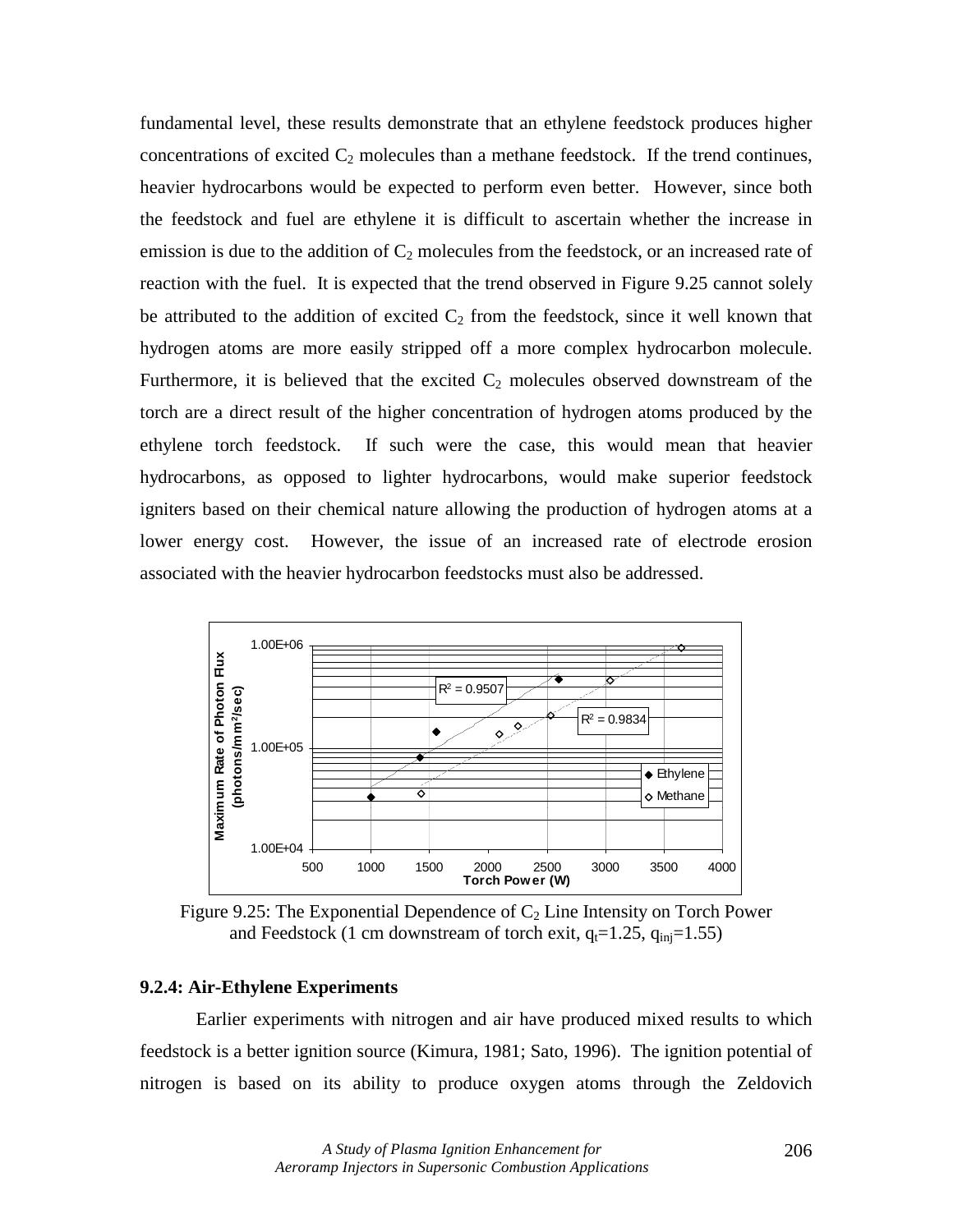mechanisms, which then go on to react with the fuel. From a torch efficiency standpoint, it is theorized that pure oxygen would make the best feedstock, simply based on its bond energy in comparison to nitrogen (498 kJ/kmol versus 945 kJ/kmol). Unfortunately, testing with pure oxygen produces safety hazards that labs are not generally not equipped to handle, so tests with air are usually substituted. Air, being composed of primarily two different gases is difficult to operate with for extended periods of time, a result of the different molecular chemistries and specific heats of nitrogen and oxygen. Gallimore (1998) noted these difficulties with methane and argon, both of which are relatively stable feedstocks, but when mixed produced unstable performance. Although the present experiments with air demonstrated excellent ignition potential, it is expected that a pure oxygen feedstock would produce even more impressive results.

Like ethylene, the experiments with air were limited due to the severe erosion problem experienced with air plasma. Copper anodes were used to maximize the operational lifetime, but even with these only a handful of runs were possible. However, even from these limited runs, it was noticed that the results were quite different than for those of the previous torch feedstocks. The test cell was much brighter during the runs, and in several instances at powers near 3000 W, a definite flame was observed extending 10 to 15 centimeters down the tunnel. This flame was whitish in color near the torch exit and almost as intense as the plasma jet itself. Away from the plasma jet, the flame had the characteristic dull blue color of a burning hydrocarbon. The presence of burning ethylene in this case is undeniable, even though this conclusion is based only on physical observation. However, it cannot be understated that the presence of a flame in the cold Mach 2.4 crossflow is absolutely remarkable, and must be due to the production of oxygen atoms. Undoubtedly, repetition of these experiments in a high-enthalpy tunnel would produce very promising results.

 The spectrogram shown in Figure 9.26 was used to identify the species present within the flame 1 cm downstream of the torch exit. The most intense peaks in the region are attributed to CN radiating at 388 nm. The strong Swan bands of  $C_2$  are also present at 516.5 nm. There are some additional peaks as well, identifying CH at 431 nm, and HCO around 330 nm. The peaks of HCO in this region are known as Vaidya's hydrocarbon flame bands, and occur in the inner cone of hydrocarbons, but are especially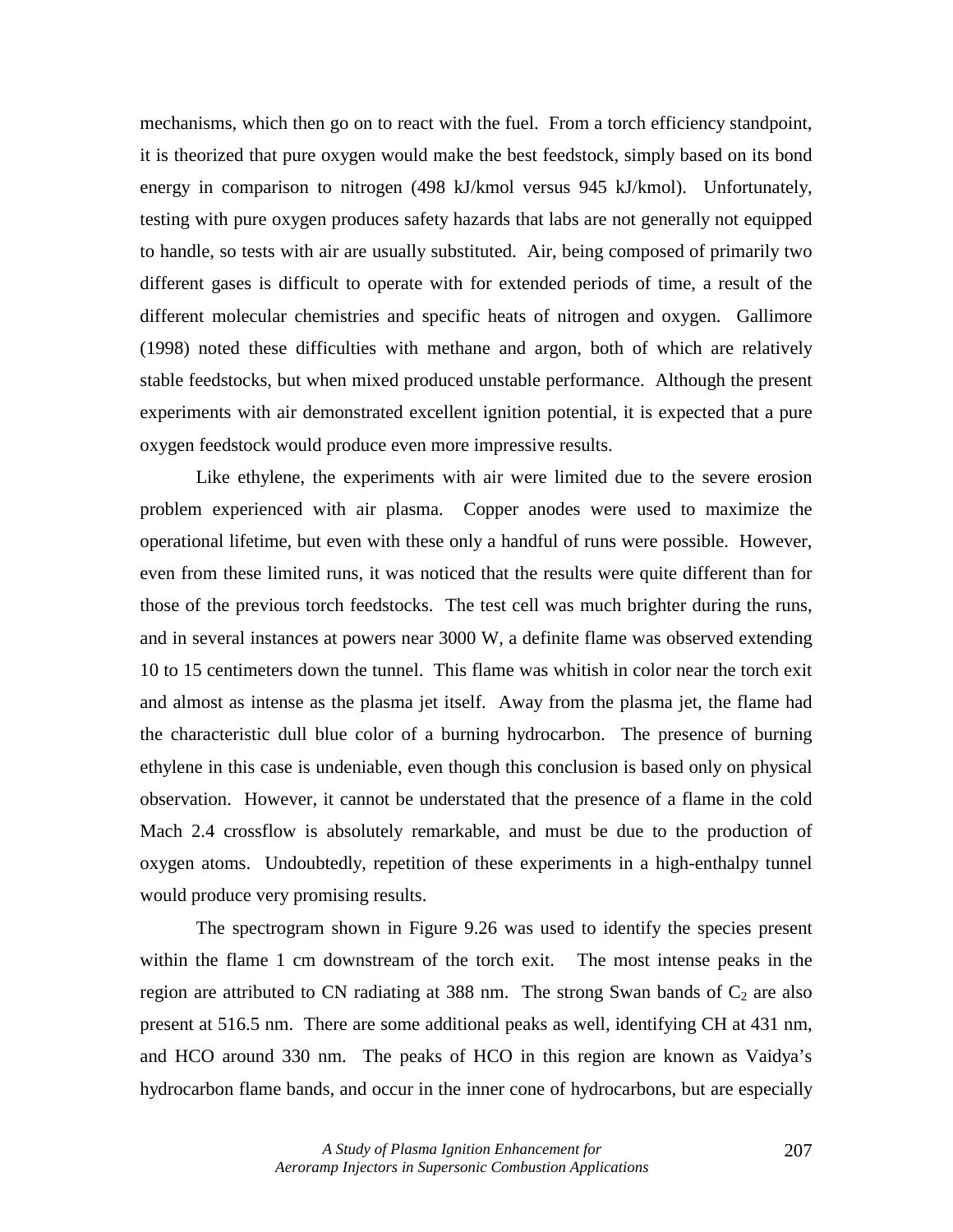strong in low-temperature flames of ethylene and air. The lack of strong OH bands near 306 nm is a result of the low temperature environment within the tunnel.



Figure 9.26: A Spectrogram of Excited Ethylene and Air Species by Interaction with an Air Plasma Jet

 Only two runs of the six attempted produced spectral profiles of importance, one at 1650 W and another at 3050 W, and are shown in Figure 9.27. The 1650-W  $C_2$  profile exhibits the characteristic shape observed with other feedstocks, with the intensity dropping off 7-10 mm above the floor. However, the 3050-W profile has a completely different contour. The spectral intensity of the  $C_2$  molecule does not diminish significantly, even up to 2 cm above the tunnel floor. This matches well with observations made during the high-power runs when a large, intense flame was produced. Also noteworthy is the height above the floor at which the  $C_2$  molecules radiate. The emission presented here occurs only 1 cm downstream of the torch in a Mach 2.4 crossflow. This demonstrates that the combustion enhancing radicals produced by the torch have an almost immediate effect well out into the crossflow, due in part to the lifting effect of the aeroramp, but also certainly to the reactive nature of the species produced.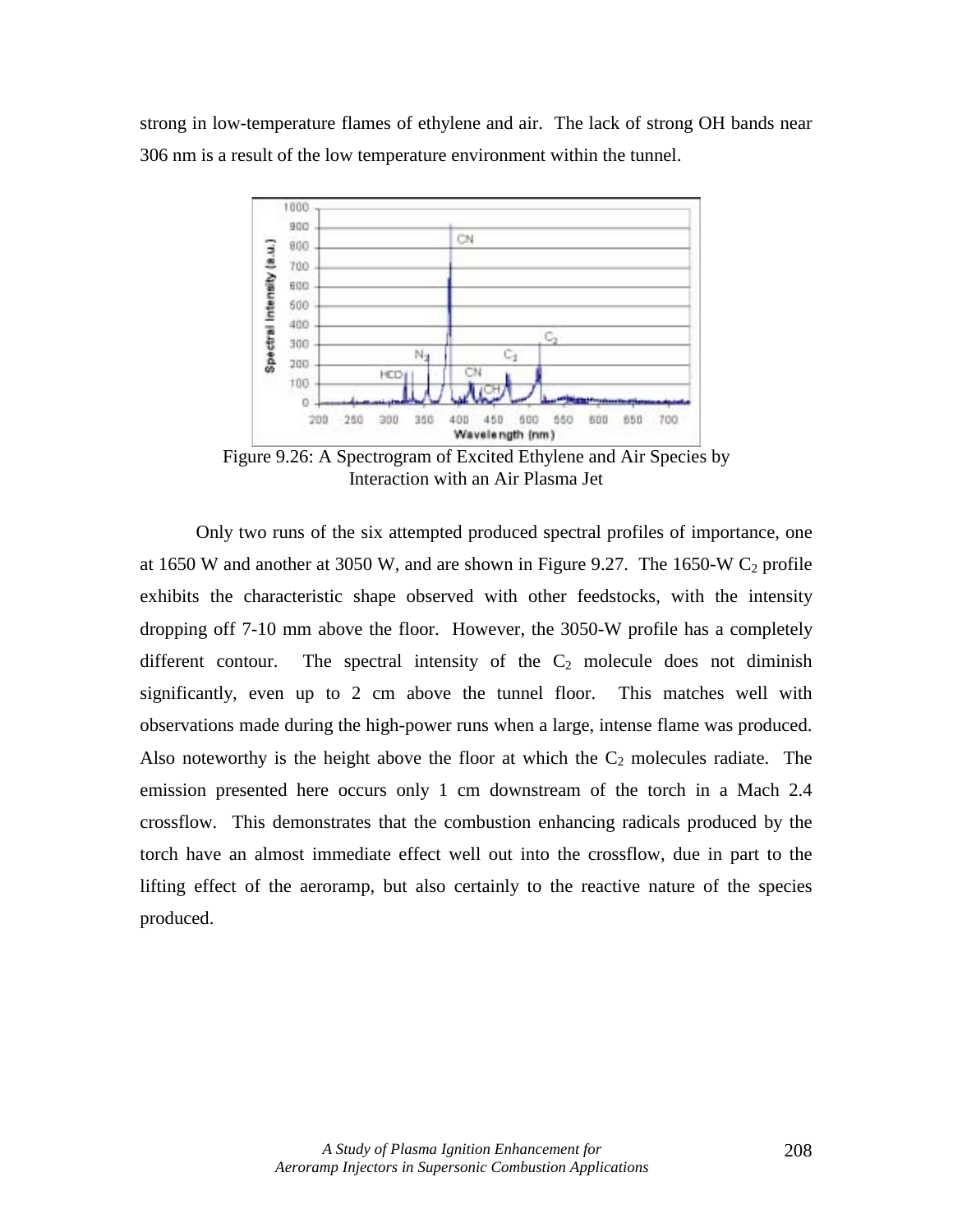

Figure 9.27: Changes of the Spectral Profiles of  $C_2$  Line Intensity with Increasing Power for Air Plasma ( $C_2$  line at 516.5 nm, 1 cm downstream of torch exit,  $q_t=1.25$ )

 To support the spectrographic work, several filtered photographs were taken of the test cell during the air-ethylene runs. Two photographs taken through CH and  $C_2$ filters are shown in Figure 9.28. Comparison to other photographs of this type reveal that the plumes presented here are much longer. It is irrefutable that the  $C_2$  profile shown in Figure 9.28a is evidence of combustion, since the plasma certainly could not exist far enough downstream to account for the emission at the tail end of the emitting region. The curved region near the right side of the photograph is caused by the window edge, which the flame actually extends several centimeters beyond. In addition, the plumes are also dimmer, requiring a longer integration time. This is characteristic of a flame, as they are less intense than plasma. These purely qualitative results are exciting, in that they suggest air may be an excellent candidate to use as a feedstock in this design if the erosion problem can be effectively dealt with.



(a) CH Filter  $(1/30^{th}, 3050 \text{ W}, q_{inj}=1.41, q_t=1.14)$  (b) C<sub>2</sub> Filter  $(1/30^{th}, 3080 \text{ W}, q_{inj}=1.41, q_t=1.00)$ Figure 9.28: A Comparison of CH and  $C_2$  Profiles for Air-Ethylene Tests (Scale: 5.1 cm x 1.7 cm)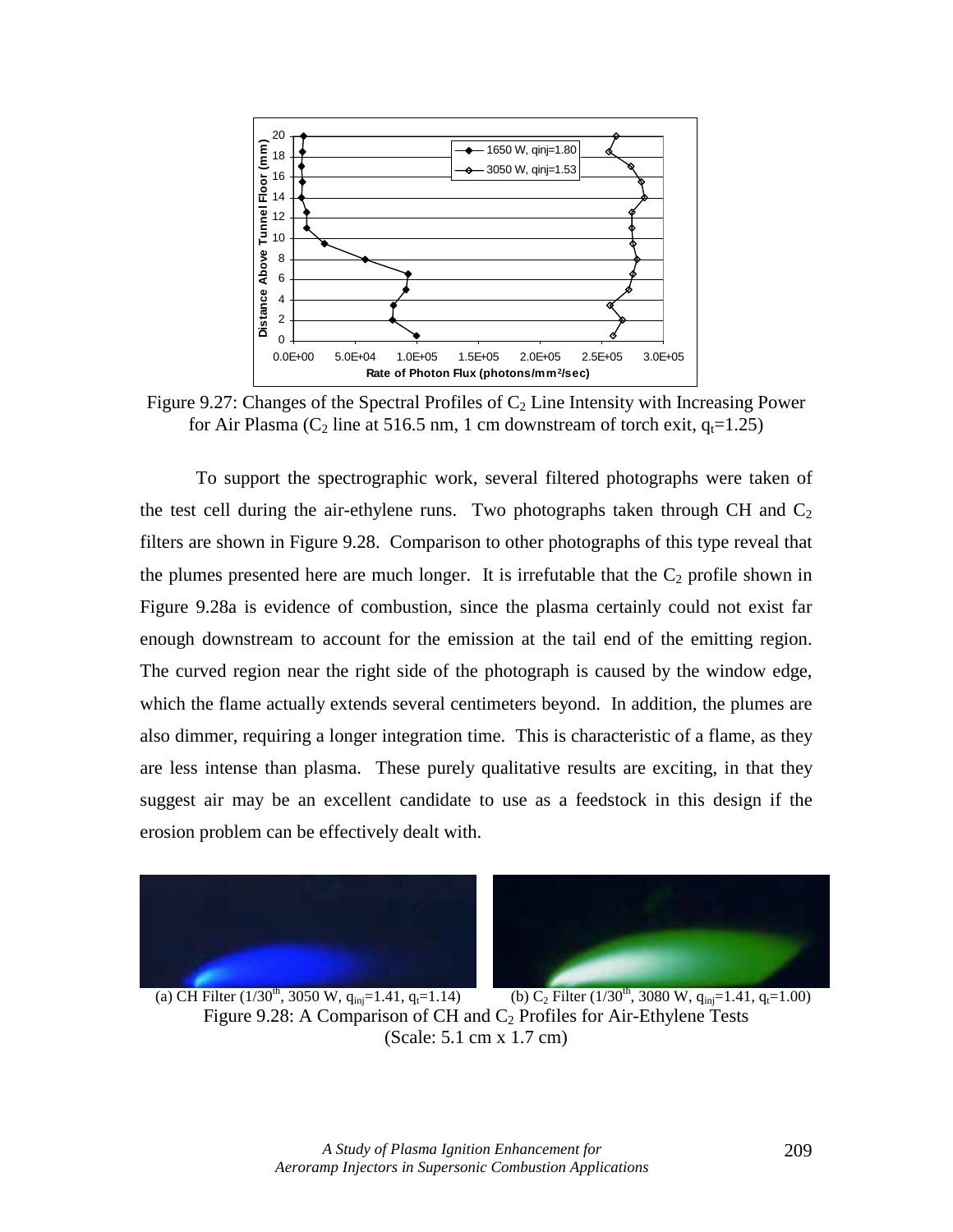Finally, total temperature sampling was used to produce the 2D temperature profile shown in Figure 9.29. The profile is perfectly symmetric because only two sets of data (3 probes per set) were collected with which to produce the profile, one set at the centerline and one 1.59 mm to the left of the centerline. These data sets were then mirrored to produce the other half of the profile. The penetration characteristics of the plume are similar to those of the other feedstocks, with a majority of the thermal energy provided by the torch being lifted off of the tunnel floor. The maximum total temperature ratio is 1.32, much higher than for the other feedstocks, but the power here is also higher so it cannot be concluded whether the higher total temperature value is due in part to combustion, or is wholly a result of the thermal energy provided by the torch. It is expected that at least a small percentage of the total temperature rise is due to combustion, since the presence of combustion was observed during the tests.



 $(q_t=1.14, q_{inj}=1.53, x/d_{eq}=31.6)$ 

## **9.2.5: Electrode Emission**

 Throughout this dissertation, it has been stated that electrode particles may play a role in combustion applications as micro-flameholders. However, none of the earlier observations of electrode emission were made while fuel was being injected upstream of the torch. The photographs presented in Figure 9.30 were made under such conditions during the nitrogen-ethylene experiments. Each photograph shows evidence of electrode emission to one degree or another, but the photograph in Figure 9.30d is particularly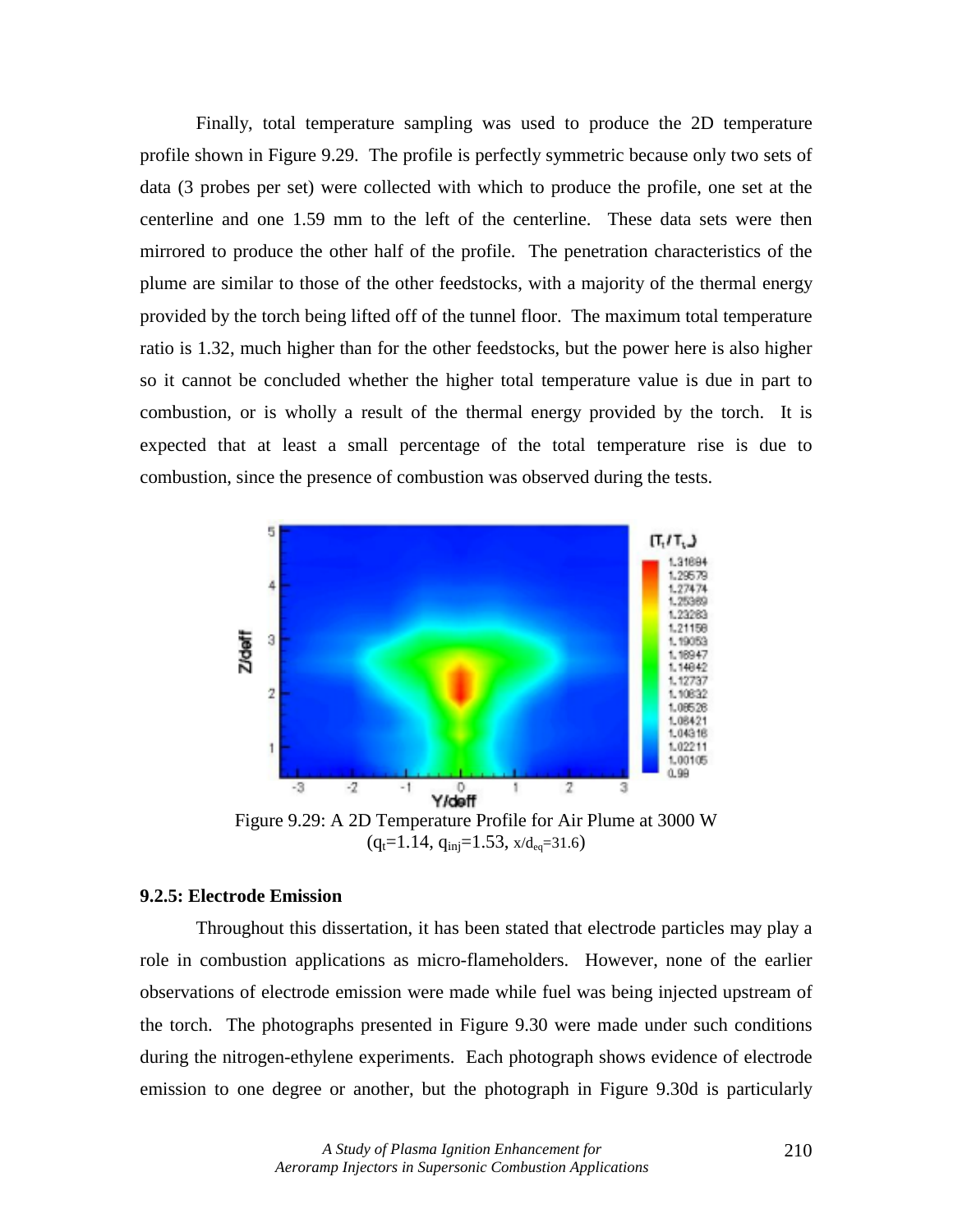interesting, not because it has just a single electrode particle in the photograph, but because there is a faint luminous trail behind the particle. This trail is highlighted by an arrow and is the result of heat transfer from the particle to the surrounding gases. This luminous trail is thought to be evidence of a very limited amount of combustion. It is also known that the addition of small particles of various metals enhances the combustion process. Work by Tepper and Kaledin (2001) demonstrated that the addition of nanoaluminum particles could be used as a combustion accelerant. The development of a torch with a consumable cathode, or one designed to operate on a feedstock seeded with these types of particles, could achieve much higher ignition potential than the standard torches of today.



Figure 9.30: High-speed Photographs Showing Particle Injection

# **9.3: Conclusions**

The experiments presented here were part of an extensive research program designed to investigate the integration of an aeroramp injector and plasma torch, and to discover any possible synergistic effects of the combination. The goals of the research were to discover to what extent the aeroramp injector assists the propagation of radicals contained within the plasma jet by means of the counter-rotating vortices induced by the injector. In addition, variations in the fuel flowrate through the injector and the power of the torch were made to ascertain how various conditions changed the performance of the design.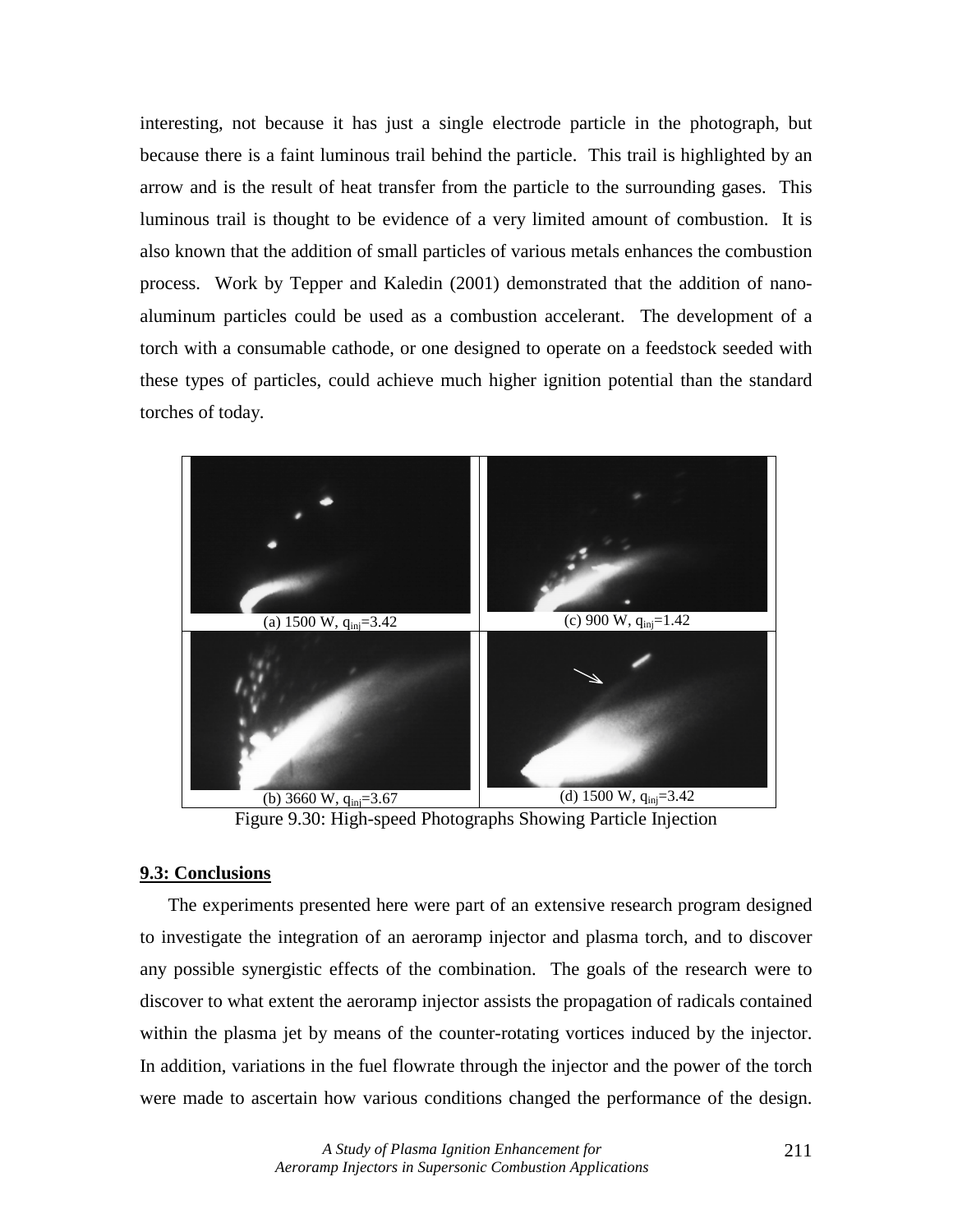Spectral measurements, filtered photography, and total temperature sampling were used to provide a full-picture view of the local, near-downstream, and far-downstream phenomena associated with the design. The main observations made from the research are:

- ! The aeroramp injector significantly increases the penetration height of excited species contained within the plasma jet, particularly for injector momentum flux ratios above 1.5.
- ! Increasing the torch power was observed to cause an exponential increase in the emission intensity of downstream products for all feedstocks. This was attributed to an increase in the chemical reaction rate between the fuel and plasma.
- ! For the cold-flow conditions of the supersonic tunnel, the addition of fuel served to act as a heat sink and reduce the intensity of excited species.
- ! It was discovered that the decrease in spectral intensity due to the reduction of power or increase in the fuel flowrate leveled off, indicating that the plasma torch cannot be quenched by the mere addition of fuel.
- ! Downstream total temperature measurements showed that the thermal energy contained within the plasma jet was being distributed nearly equally between the two plumes produced by the aeroramp.
- ! At high powers, air was observed to produce a highly luminous flame plume extending about 10 cm down the test section. This was attributed to the presence of atomic oxygen in the plasma.

The practical application of these results can be realized in any supersonic combustor design that employs the use of a plasma igniter and a lifting mechanism to increase the penetration height of the radicals into the crossflow. Perhaps the most important aspect of this work is the identification of combustion-enhancing trends associated with the use of different feedstocks. Ethylene was identified as being superior to methane as a combustion-enhancing feedstock based on a higher production of hydrogen atoms for a given power input. Furthermore, air was observed to produce a